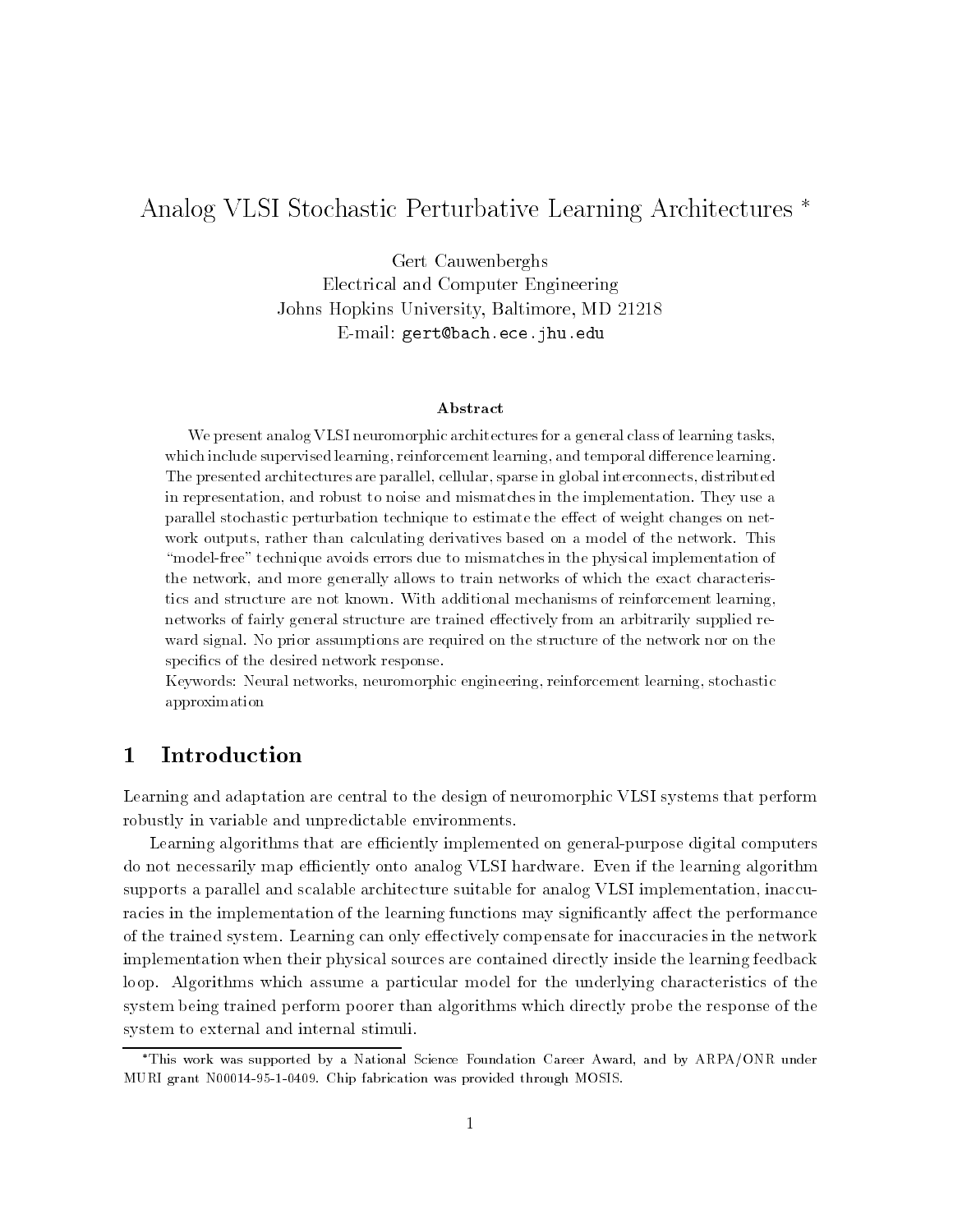A second source of concern in the design of neuromorphic VLSI learning systems has to do with the assumptions made on the particular form of the performance criterion being optimized. In typical physical systems, the learning objectives can not be clearly defined in terms of a target response or desired state of the system. Learning from external dicrete rewards, in absence of a well-defined training signal, requires internal mechanisms of credit assignment which make no prior assumptions on the causal relationships of the system and the enviroment in which it operates. The stereotypical example of a system able to learn from a discrete delayed reward or punishment signal is the pole-balancer trained with reinforcement learning [18].

We use stochastic perturbative algorithms for model-free estimation of gradient information [16] in a general framework that includes reinforcement learning under delayed and discontinuous rewards [17]-[21], suitable for learning in physical systems of which the characteristics nor the optimization objectives are properly defined. Stochastic error-descent architectures for supervised learning [22] and computational primitives of reinforcement learning are combined into an analog VLSI architecture which offers a modular and cellular structure, model-free distributed representation, and robustness to noise and mismatches in the implementation. The combined architecture is applicable to the most general of learning tasks, where an unknown \black-box" dynamical system is adapted using a external \black-box" reinforcement-based delayed and possibly discrete reward signal.

As a proof of principle, we apply the model-free training-free adaptive techniques to blind optimization of a second-order noise-shaping modulator for oversampled data conversion, controlled by a neural classifier. The only evaluative feedback used in training the classifier is a discrete failure signal which indicates when some of the integrators in the modulation loop saturate.

In the following, we review supervised learning and stochastic perturbative techniques, and present a corresponding architecture for analog VLSI implementation. We then cover a generalized form of reinforcement learning, and introduce a stochastic perturbative analog VLSI architecture for reinforcement learning. Neuromorphic implementations in analog VLSI and system examples are also included.

## 2 Supervised Learning

In a metaphorical sense, supervised learning assumes the luxury of a committed \teacher", who constantly evaluates and corrects the network by continuously feeding it target values for all network outputs. Supervised learning can be reformulated as an optimization task, where the network parameters (weights) are adjusted to minimize the distance between the targets and actual network outputs. Generalization and overtraining are important issues in supervised learning, and are beyond the scope of this paper.

Let  $y(t)$  be the vector of network outputs with components  $y_i(t)$ , and correspondingly  $\mathbf{y}^{\text{target}}(t)$  be the supplied target output vector. The network contains adjustable parameters (or weights) **p** with components  $p_k$ , and state variables  $\mathbf{x}(t)$  with components  $x_i(t)$  (which may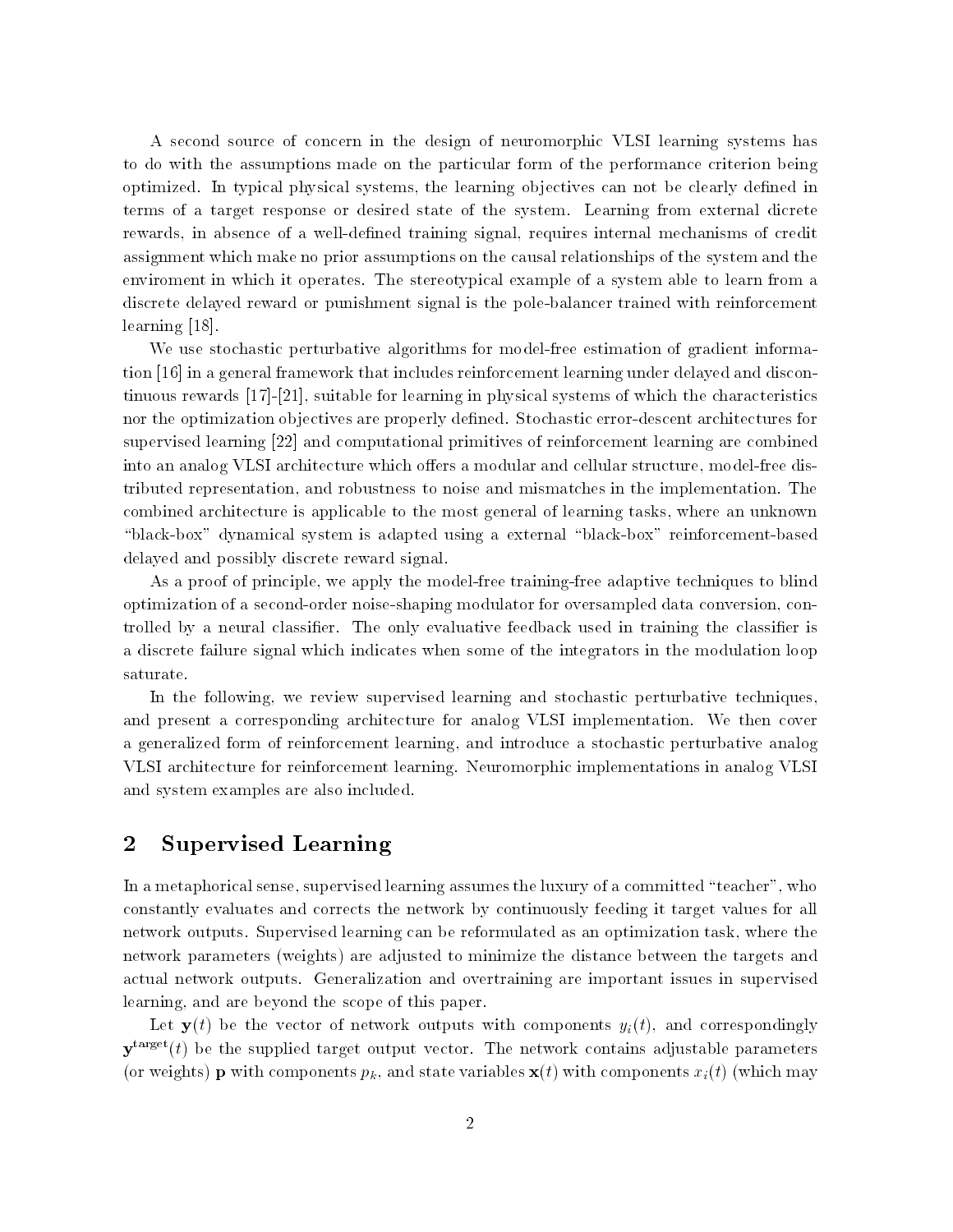contain external inputs). Then the task is to minimize the scalar error index

$$
\mathcal{E}(\mathbf{p};t) = \sum_{i} |y_i^{\text{target}}(t) - y_i(t)|^{\nu} \quad . \tag{1}
$$

in the parameters  $p_i$ , using a distance metric with norm  $\nu > 0$ .

#### 2.1 Gradient Descent

Gradient descent is the most common optimization technique for supervised learning in neural networks, which includes the widely used technique of backpropagation (or "dynamic feedback") [23] for gradient derivation, applicable to general feedforward multilayered networks.

In general terms, gradient descent minimizes the scalar performance index  $\mathcal E$  by specifying incremental updates in the parameter vector **p** according to the error gradient  $\nabla_{\mathbf{p}}\mathcal{E}$ :

$$
\mathbf{p}(t+1) = \mathbf{p}(t) - \eta \nabla_{\mathbf{p}} \mathcal{E}(t) . \tag{2}
$$

One signicant problem with gradient descent and its variants for on-line supervised learning is the complexity of calculating the error gradient components  $\partial \mathcal{E}/\partial p_k$  from a model of the system. This is especially so for complex systems involving internal dynamics in the state variables  $x_i(t)$ :

$$
\frac{\partial \mathcal{E}}{\partial p_k} = \sum_{i,j} \frac{\partial \mathcal{E}(t)}{\partial y_i} \cdot \frac{\partial y_i(t)}{\partial x_j} \cdot \frac{\partial x_j(t)}{\partial p_k} \tag{3}
$$

where derivation of the dependencies  $\partial x_i/\partial p_k$  over time constitutes a significant amount of computation that typically scales super-linearly with the dimension of the network [22]. Furthermore, the derivation of the gradient in (3) assumes accurate knowledge of the model of the network  $(\mathbf{y}(t))$  as a function of  $\mathbf{x}(t)$ , and recurrence relations in the state variables  $\mathbf{x}(t)$ ). Accurate model knowledge cannot be assumed for analog VLSI neural hardware, due to mismatches in the physical implementation which can not be predicted at the time of fabrication. Finally, often a model for the system being optimized may not be readily available, or may be too complicated for practical (real-time) evaluation. In such cases, a black-box approach to optimization is more effective in every regard. This motivates the use of the well-known technique of stochastic approximation  $[24]$  for blind optimization in analog VLSI systems. We apply this technique to supervised learning as well as to more advanced models of \reinforcement" learning under discrete delayed rewards. The connection between stochastic approximation techniques and principles of neuromorphic engineering will be illustrated further below, in contrast with gradient descent.

#### 2.2 Stochastic Approximation Techniques

Stochastic approximation algorithms  $[24]$  have long been known as effective tools for constrained and unconstrained optimization under noisy observations of system variables [25]. Applied to on-line minimization of an error index  $\mathcal{E}(\mathbf{p})$ , the algorithms avoid the computational burden of gradient estimation by directly observing the dependence of the index  $\mathcal E$  on randomly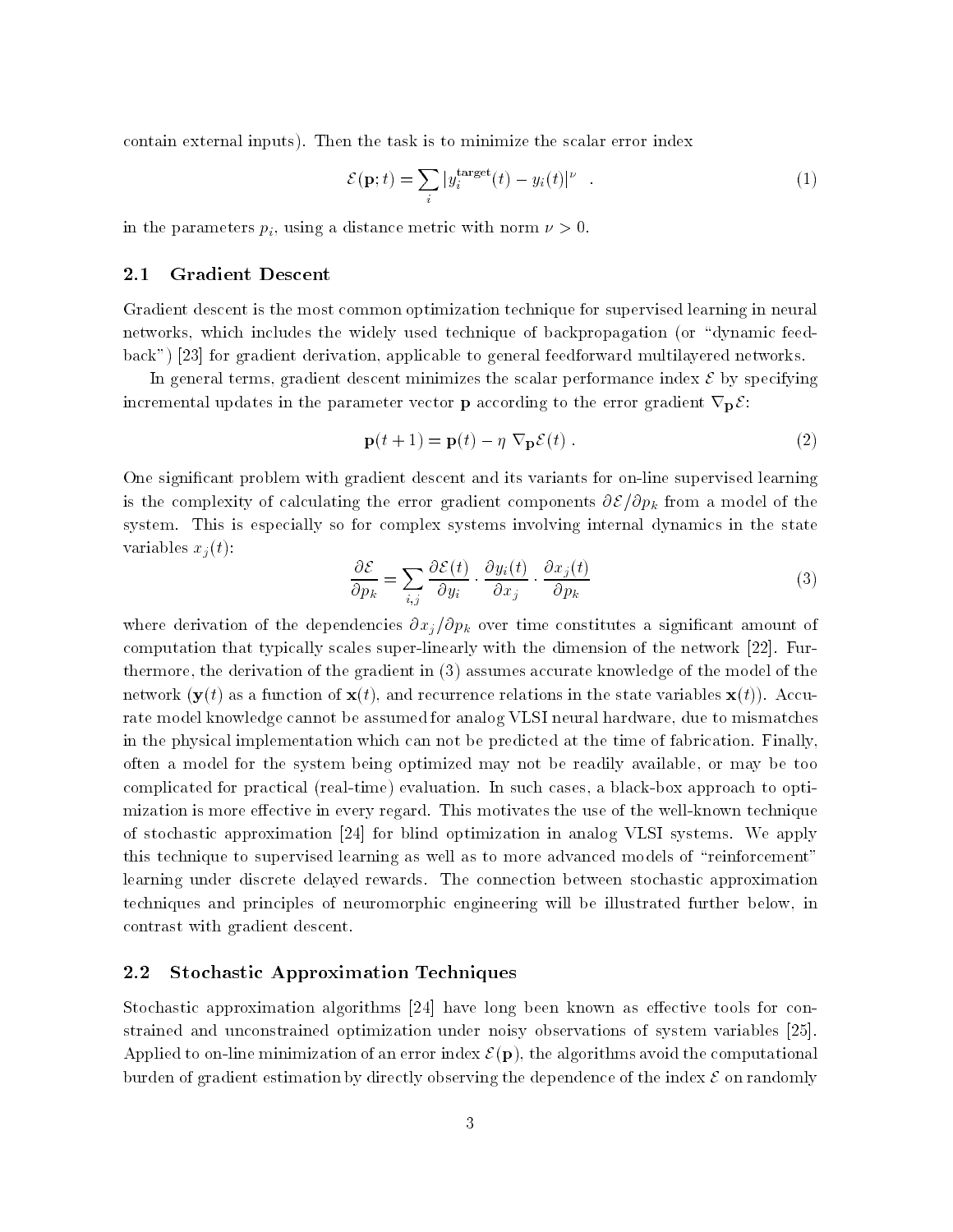applied perturbations in the parameter values. Variants on the Kiefer-Wolfowitz algorithm for stochastic approximation [24], essentially similar to random-direction finite-difference gradient descent, have been formulated for blind adaptive control [26], neural networks [16],[27] and the implementation of learning functions in VLSI hardware [28],[29],[22],[30].

The broader class of neural network learning algorithms under this category exhibit the desirable property that the functional form of the parameter updates is "model-free", i.e., independent of the model specics of the network or system under optimization. The modelfree techniques for on-line supervised learning are directly applicable to almost any observable system with deterministic, slowly varying, and possibly unknown characteristics. Parallel implementation of the stochastic approximation algorithms results into efficient and modular learning architectures that map well onto VLSI hardware. Since those algorithms use only direct function evaluations and no derivative information, they are functionally simple, and their implementation is independent of the structure of the system under optimization. They exhibit robust convergence properties in the presence of noise in the system and model mismatches in the implementation.

A brief description of the stochastic error-descent algorithm follows below, as introduced in [22] for efficient supervised learning in analog VLSI. The integrated analog VLSI continoustime learning system used in [31], [32] forms the basis for the architectures outlined in the sections that follow.

#### 2.3 Stochastic Supervised Learning

Let  $\mathcal{E}(\mathbf{p})$  be the error functional to be minimized, with  $\mathcal{E}$  a scalar deterministic function in the parameter (or weight) vector **p** with components  $p_i$ . The stochastic algorithm specifies incremental updates in the parameters  $p_i$  as with gradient descent (2), although using a stochastic approximation to the true gradient

$$
\frac{\partial \mathcal{E}(t)^{\text{est}}}{\partial p_i} = \pi_i(t) \cdot \hat{\mathcal{E}}(t) \tag{4}
$$

where the differentially perturbed error

$$
\hat{\mathcal{E}}(t) = \frac{1}{2\sigma^2} \left( \mathcal{E}(\mathbf{p}(t) + \boldsymbol{\pi}(t)) - \mathcal{E}(\mathbf{p}(t) - \boldsymbol{\pi}(t)) \right)
$$
(5)

is obtained from two direct observations of  $\mathcal E$  under complementary activation of a parallel random perturbation vector  $\pi(t)$  with components  $\pi_i(t)$  onto the parameter vector  $p(t)$ . The perturbation components  $\pi_i(t)$  are fixed in amplitude and random in sign,  $\pi_i(t) = \pm \sigma$  with equal probabilities for both polarities. The algorithm essentially performs gradient descent in random directions in the parameter space, as defined by the position of the perturbation

As with exact gradient descent, iteration of the updates using (4) converges in the close proximity of a (local) minimum of  $\mathcal E$ , provided the perturbation amplitude  $\sigma$  is sufficiently small. The rate of convergence is necessarily slower than gradient descent, since every observation (5)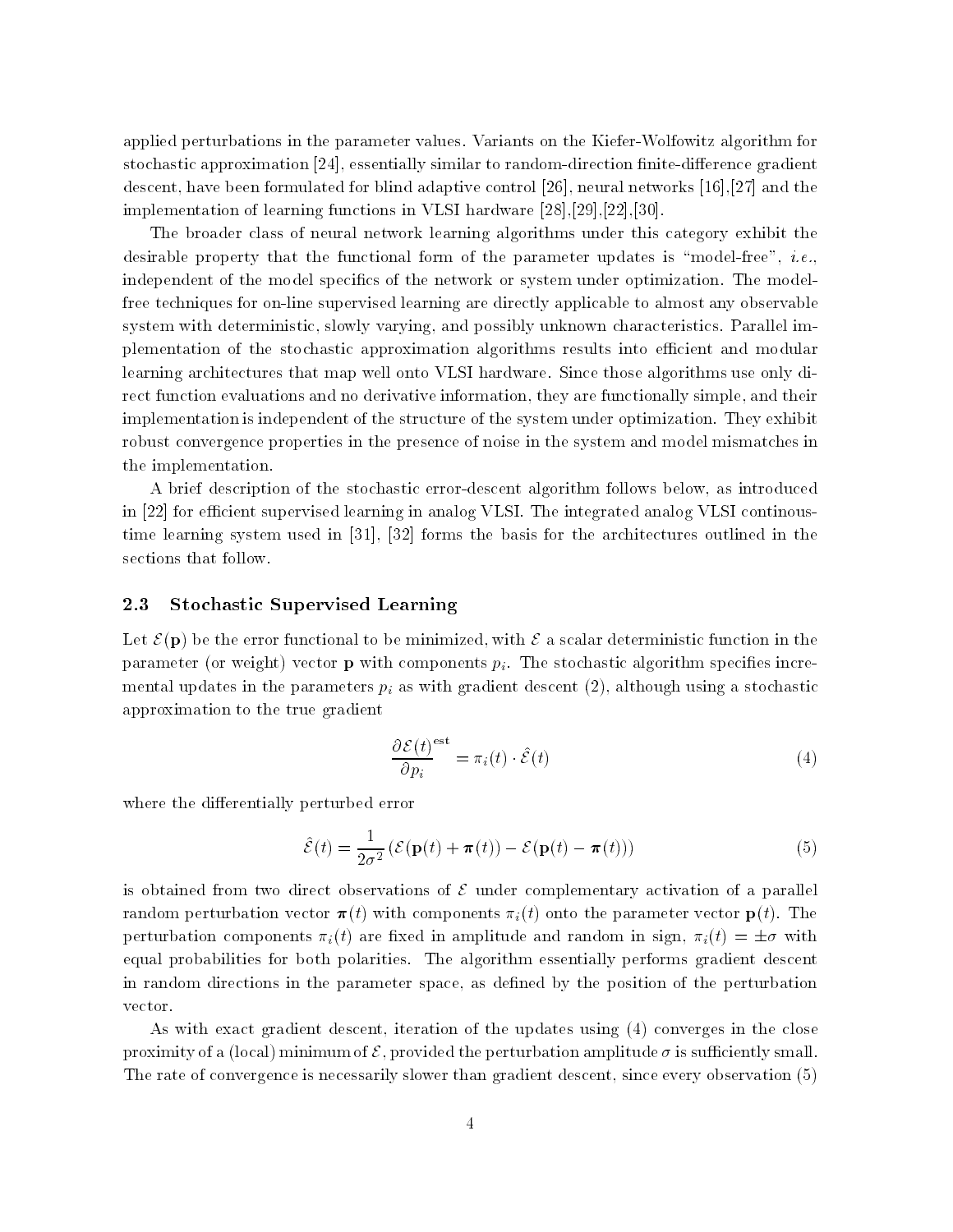only reveals scalar information about the gradient vector in one dimension. However, the amount of computation required to compute the gradient at every update may outweigh the higher convergence rate offered by gradient descent, depending on the model complexity of the system under optimization. When applied to on-line supervised learning in recurrent dynamical systems, the stochastic algorithm provides a net computational efficiency rivaling that of exact gradient descent. Computational efficiency is defined in terms of the total number of operations required to converge, *i.e.*, reach a certain level of  $\mathcal{E}$ . A formal derivation of the convergence properties is presented in [22].

### 2.4 Supervised Learning Architecture

While alternative optimization techniques based on higher-order extensions on gradient descent will certainly offer superior convergence rates, the above stochastic method achieves its relative efficiency at a much reduced complexity of implementation. The only global operations required are the evaluations of the error function in (5), which are obtained from direct observations on the system under complementary activation of the perturbation vector. The operations needed to generate and apply the random perturbations, and to perform the parameter update increments, are strictly local and identical for each of the parameter components. The functional diagram of the local parameter processing cell, embedded in the system under optimization, is shown in Figure 1. The complementary perturbations and the corresponding error observations are performed in two separate phases on the same system, rather than concurrently on separate replications of the system. The sequential activation of the complementary perturbations and corresponding evaluations of  $\mathcal E$  are synchronized and coordinated with a three-phase clock:

$$
\begin{array}{rcl}\n\phi^0 & : & \mathcal{E}(\mathbf{p}, t) \\
\phi^+ & : & \mathcal{E}(\mathbf{p} + \boldsymbol{\pi}, t) \\
\phi^- & : & \mathcal{E}(\mathbf{p} - \boldsymbol{\pi}, t)\n\end{array} \tag{6}
$$

This is represented schematically in Figure 1 by a modulation signal  $\phi(t)$ , taking values  $\{-1, 0, 1\}$ . The extra phase  $\phi^0$  ( $\phi(t) = 0$ ) is not strictly needed to compute (5)—it is useful otherwise,  $e.g.$  to compute finite difference estimates of second order derivatives for dynamic optimization of the learning rate  $\eta(t)$ .

The local operations are further simplied owing to the binary nature of the perturbations, reducing the multiplication in (4) to an exclusive-or logical operation, and the modulation by  $\phi(t)$  to binary multiplexing. Besides efficiency of implementation, this has a beneficial effect on the overall accuracy of the implemented learning system, as will be explained in the context of VLSI circuit implementation below.

### 2.5 Supervised Learning in Dynamical Systems

In the above, it was assumed that the error functional  $\mathcal{E}(\mathbf{p})$  is directly observable on the system by applying the parameter values  $p_i$ . In the context of on-line supervised learning in dynamical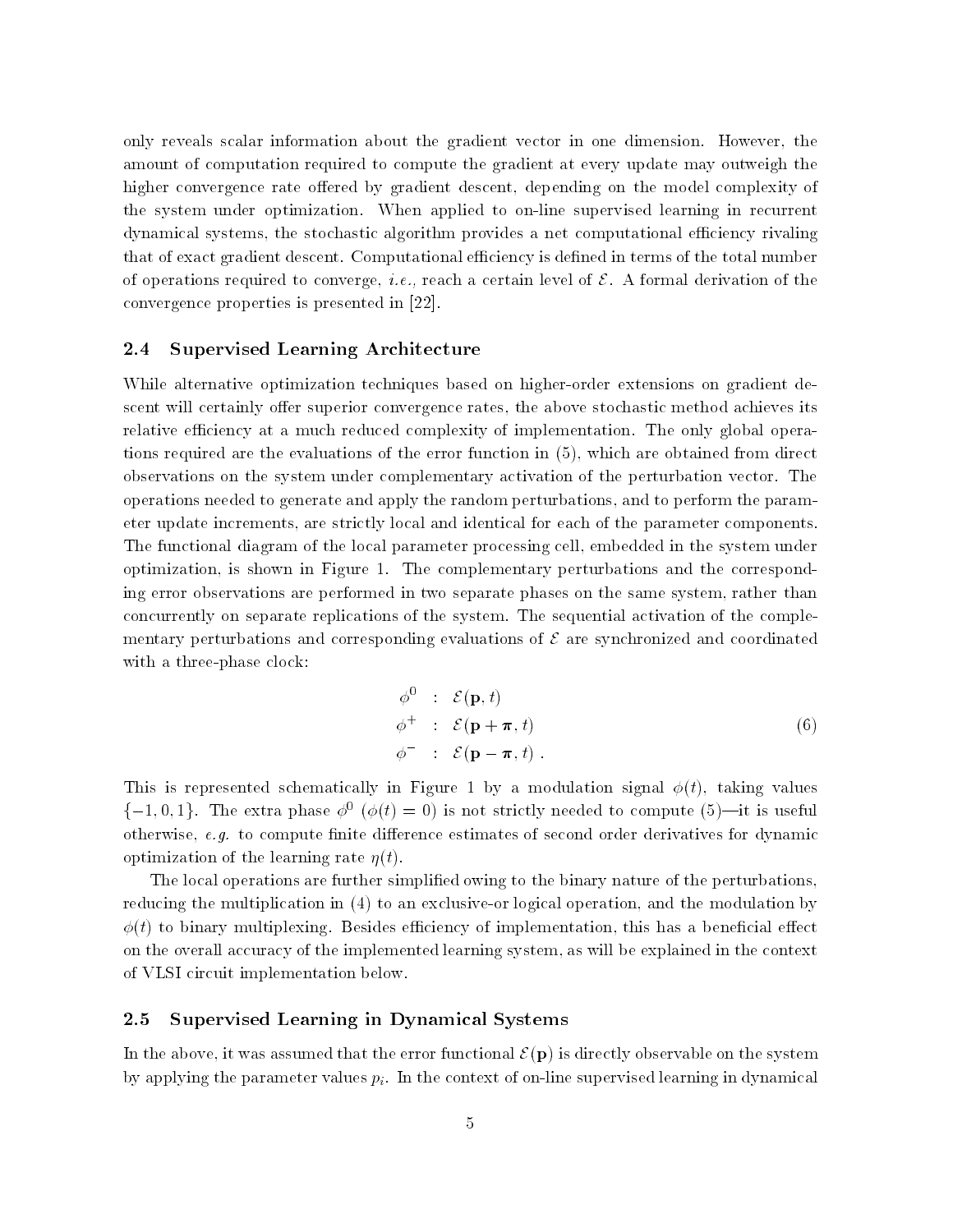

Figure 1: Architecture implemen ting stochastic error-descent supervised learning. The learning cell is locally embedded in the netw ork. The differential error index is evaluated globally, and communicated to all cells.

systems, the error functional takes the form of the average distance of norm  $\nu$  betw eenthe output and target signals over a moving time window,

$$
\mathcal{E}(\mathbf{p}; t_i, t_f) = \int_{t_i}^{t_f} \sum_i |y_i^{\text{target}}(t') - y_i(t')|^{\nu} dt', \qquad (7)
$$

which implicitly depends on the training sequence  $y^{target}(t)$  and on initial conditions on the internal state variables of the system. An on-line implementation prohibits simultaneous observation of the error measure  $(7)$  under different instances of the parameter vector  $\bf{p}$ , as would be required to evaluate (5) for construction of the parameter updates. How ev er, when the training signals are periodic and the interval  $T = t_f - t_i$  spans an integer multiple of periods, the measure (7) under constant parameter values is approximately invariant to time. In that case, the t w o error observations needed in  $(5)$  can be performed in sequence, under complementary piecewise constant activation of the perturbation vector.

In the context of on-line supervised learning in dynamical systems, the requirement of periodicity on the training signals is a limitation of the stochastic error-descent algorithm. Next, this requirement will be relaxed, along with some more stringent assumptions on the nature of supervised learning. In particular, a target training signal will no longer be necessary. Instead, learning is based on acternal rew ard signal that conveys only partial and delay ed information about the performance of the network.

### 3 Learning From Delayed and Discrete Rewards

Supervised learning methods rely on a contin uous training signal that gives constant feedback about the direction in which to steer the response of the network to improv e its performance. This continuous signal is available in the form of target values  $\mathbf{y}^{\text{target}}(t)$  for the netw ork outputs  $y(t)$ . More widely applicable but also more challenging are learning tasks where target outputs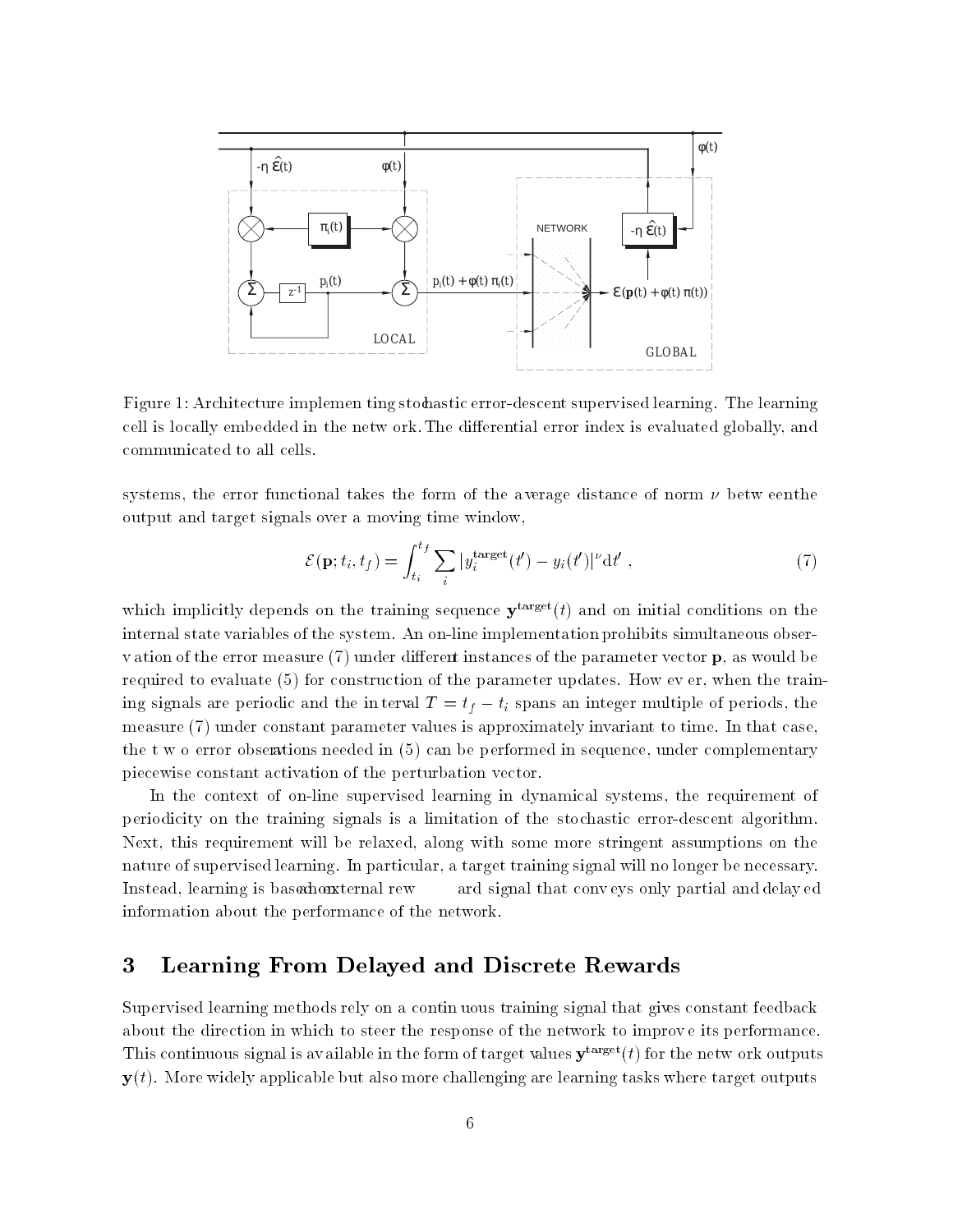or other continuous teacher feedback are not available, but instead only a non-steady, delayed reward (or punishment) signal is available to evaluate the *quality* of the outputs (or actions) produced by the network. The difficulty lies in assigning proper credit for the reward (or punishment) to actions that where produced by the network in the past, and adapting the network accordingly in such a way to *reinforce* the network actions leading to reward (and conversely, avoid those leading to punishment).

#### 3.1 Reinforcement Learning Algorithms

Several iterative approaches to dynamic programming have been applied to solve the credit assignment problem for training a neural network with delayed rewards [17]-[21]. They all invoke an "adaptive critic element" which is trained along with the network to predict the future reward signal from the present state of the network. We define "reinforcement learning" essentially as given in [18], which includes as special cases "time difference learning" or  $TD(\lambda)$  [19], and, to some extent, Q-learning  $[20]$  and "advanced heuristic dynamic programming"  $[21]$ . The equations are listed below in general form to clarify the similarity with the above supervised perturbative learning techniques. It will then be shown how the above architectures are extended to allow learning from delayed and/or impulsive rewards.

Let  $r(t)$  be the discrete delayed reward signal for state vector  $\mathbf{x}(t)$  of the system (components  $x_i(t)$ ).  $r(t)$  is zero when no signal is available, and is negative for a punishment. Let  $y(t)$  be the (scalar) output of the network in response to an input (or state)  $\mathbf{x}(t)$ , and  $q(t)$ the predicted future reward (or "value function") associated with state  $\mathbf{x}(t)$  as produced by the adaptive critic element. The action taken by the system is determined by the polarity of the network output,  $sign(y(t))$ . For example, in the pole balancing experiment of [18],  $y(t)$ is hard-limited and controls the direction of the fixed-amplitude force exterted on the moving cart. Finally, let **w** and **v** (components  $w_i$  and  $v_i$ ) be the weights of the network and the adaptive critic element, respectively. Then the weight updates are given by

$$
\Delta w_i(t) = w_i(t+1) - w_i(t) \tag{8}
$$

$$
= \alpha \hat{r}(t) \cdot e_i(t)
$$
  
\n
$$
\Delta v_i(t) = v_i(t+1) - v_i(t)
$$
\n(9)

$$
= \beta \hat{r}(t) \cdot d_i(t)
$$

where the "eligibility" functions  $e_i(t)$  and  $d_i(t)$  are updated as

$$
e_i(t+1) = \delta e_i(t) + (1-\delta) \operatorname{sign}(y(t)) \frac{\partial y(t)}{\partial w_i}
$$
  
\n
$$
d_i(t+1) = \lambda d_i(t) + (1-\lambda) \frac{\partial q(t)}{\partial v_i}
$$
\n(10)

and the reinforcement  $\hat{r}(t)$  is given by

$$
\hat{r}(t) = r(t) + \gamma q(t) - q(t - 1) \tag{11}
$$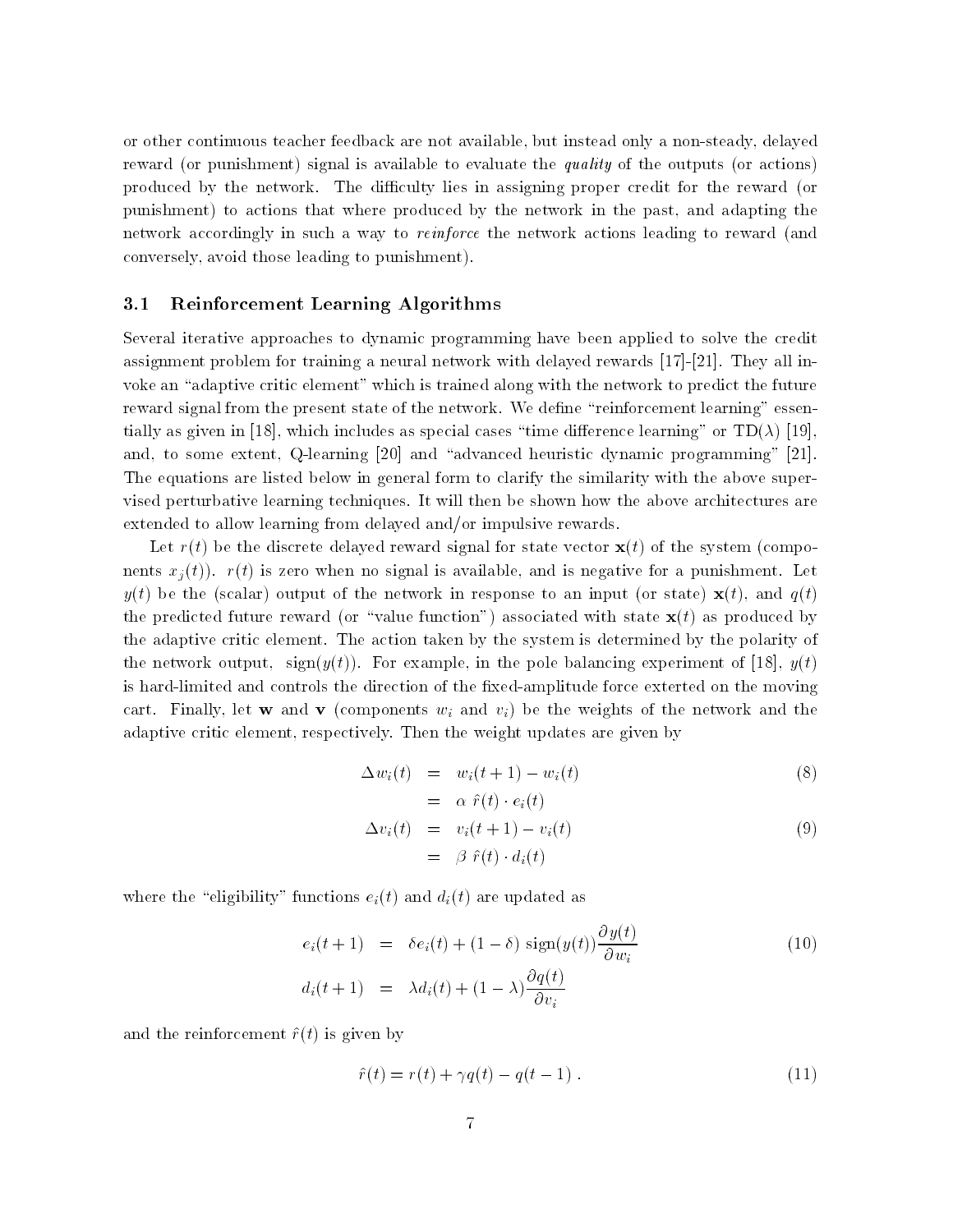The parameters  $\delta$  and  $\lambda$  define the time span of credit assigned by  $e_i(t)$  and  $d_i(t)$  to actions in the past, weighting recent actions stronger than past actions:

$$
e(t) = (1 - \delta) \sum_{t'= -\infty}^{t-1} \delta^{t-t'-1} \operatorname{sign}(y(t')) \frac{\partial y(t')}{\partial w_i}
$$
  

$$
d(t) = (1 - \lambda) \sum_{t'=-\infty}^{t-1} \lambda^{t-t'-1} \frac{\partial q(t')}{\partial v_i}.
$$
 (12)

Similarly, the parameter  $\gamma$  defines the time span for the prediction of future reward by  $q(t)$ , at convergence:

$$
q(t) \approx \sum_{t'=t+1}^{\infty} \gamma^{t'-t-1} r(t'). \qquad (13)
$$

For  $\gamma = 1$  and  $y \equiv q$ , the equations reduce to TD( $\lambda$ ). Convergence of TD( $\lambda$ ) with probability one has been proven in the general case of linear networks of the form  $q = \sum v_i x_i$  [33].

Learning algorithms of this type are neuromorphic in the sense that they emulate classical (pavlovian) conditioning in pattern association as found in biological systems [6] and their mathematical and cognitive models [34],[7]. Furthermore, as shown below, the algorithms lend themselves to analog VLSI implementation in a parallel distributed architecture which, unlike more complicated gradient-based schemes, resembles the general structure and connectivity of biological neural systems.

#### 3.2 Reinforcement Learning Architecture

While reinforcement learning does not perform gradient descent of a (known) error functional, the eligibility functions  $e_i(t)$  and  $d_i(t)$  used in the weight updates are constructed from derivatives of output functions to the weights. The eligibility functions in equation (10) can be explicitly restated as (low-pass ltered) gradients of an error function

$$
\mathcal{E}(t) = |y(t)| + q(t) \tag{14}
$$

with

$$
e_i(t+1) = \delta e_i(t) + (1-\delta) \frac{\partial \mathcal{E}(t)}{\partial w_i}
$$
  
\n
$$
d_i(t+1) = \lambda d_i(t) + (1-\lambda) \frac{\partial \mathcal{E}(t)}{\partial v_i}.
$$
\n(15)

Rather than calculating the gradients in (15) from the network model, we can again apply stochastic pertubative techniques to estimate the gradients from direct evaluations on the network. Doing so, all properties of robustness, scalability and modularity that apply to stochastic error descent supervised learning apply here as well. As in (4), stochastic approximation estimates of the gradient components in (15) are

$$
\frac{\partial \mathcal{E}(t)}{\partial w_i}^{\text{est}} = \omega_i(t) \hat{\mathcal{E}}(t) \tag{16}
$$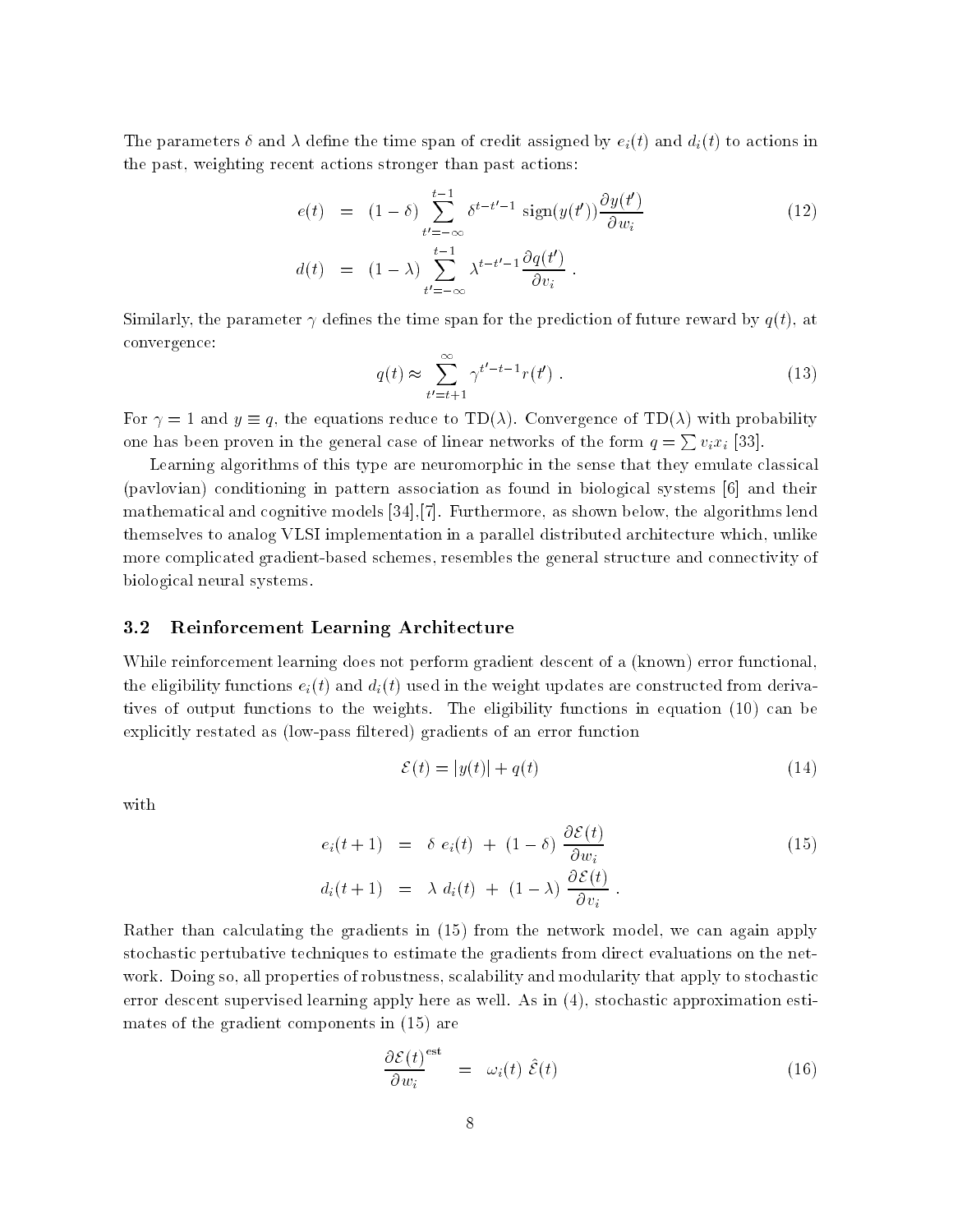$$
\frac{\partial \mathcal{E}(t)}{\partial v_i}^{\text{est}} = v_i(t) \hat{\mathcal{E}}(t)
$$

where the differential perturbed error

$$
\hat{\mathcal{E}}(t) = \frac{1}{2\sigma^2} \left( \mathcal{E}(\mathbf{w} + \boldsymbol{\omega}, \mathbf{v} + \mathbf{v}, t) - \mathcal{E}(\mathbf{w} - \boldsymbol{\omega}, \mathbf{v} - \mathbf{v}, t) \right)
$$
(17)

is obtained from two-sided parallel random perturbation  $\mathbf{w} \pm \boldsymbol{\omega}$  simultaneous with  $\mathbf{v} \pm \boldsymbol{v}$  $(|\omega_i| = |v_i| = \sigma).$ 

A side benefit of the low-pass filtering of the gradient in (15) is an improvement of the stochastic gradient estimate (16) through averaging. As with stochastic error descent supervised learning, averaging reduces the variance of the gradient estimate and produces learning increments that are less stochastic in nature, although this is not essential for convergence of the learning process [22].

Figure 2 shows the block diagram of a reinforcement learning cell and an adaptive critic cell, with stochastic perturbative estimation of the gradient according to (16). LP<sub>δ</sub> and LP<sub> $\lambda$ </sub> denote first-order low-pass filters (15) with time constants determined by  $\delta$  and  $\lambda$ . Other than the low-pass filtering and the global multiplicative factor  $\hat{r}(t)$ , the architecture is identical to that of stochastic error descent learning in Figure 1. As before, the estimation of  $\mathcal{E}(t)$  does not require separate instances of perturbed and non-perturbed networks shown in Figure 2, and can be computed sequentially by evaluating the output of the network and adaptive critic in three phases for every cycle of  $t$ :

$$
\begin{array}{rcl}\n\phi^0 & : & \mathcal{E}(\mathbf{w}, \mathbf{v}, t) \\
\phi^+ & : & \mathcal{E}(\mathbf{w} + \boldsymbol{\omega}, \mathbf{v} + \mathbf{v}, t) \\
\phi^- & : & \mathcal{E}(\mathbf{w} - \boldsymbol{\omega}, \mathbf{v} - \mathbf{v}, t)\n\end{array} \tag{18}
$$

In systems with a continuous-time output response, we assume that the time lag between consecutive observations of the three phases of  $\mathcal E$  is not an issue, which amounts to choosing an appropriate sampling rate for <sup>t</sup> in relation to the bandwidth of the system.

Similarities between the above cellular architectures for supervised learning and reinforcement learning are apparent: both correlate local perturbation values  $\pi_i$ ,  $\omega_i$  or  $v_i$  with a global scalar index  $\mathcal E$  that encodes the differential effect of the perturbations on the output, and both incrementally update the weights  $p_i$ ,  $w_i$  or  $v_i$  accordingly. The main difference in reinforcement learning is the additional gating of the correlate product with a global reinforcement signal  $\hat{r}$ after temporal filtering. For many applications, the extra overhead that this implies in hardware resources is more than compensated by the utility of the reward-based credit assignment mechanism, which does not require an external teacher. An example is given below in the case of oversampled A/D conversion.

#### 3.3 System Example: Stable Higher-Order Noise-Shaping Modulation

We evaluated both exact gradient and stochastive perturbative embodiments of the reinforcement learning algorithms on an adaptive neural classifier, controlling a higher-order noise-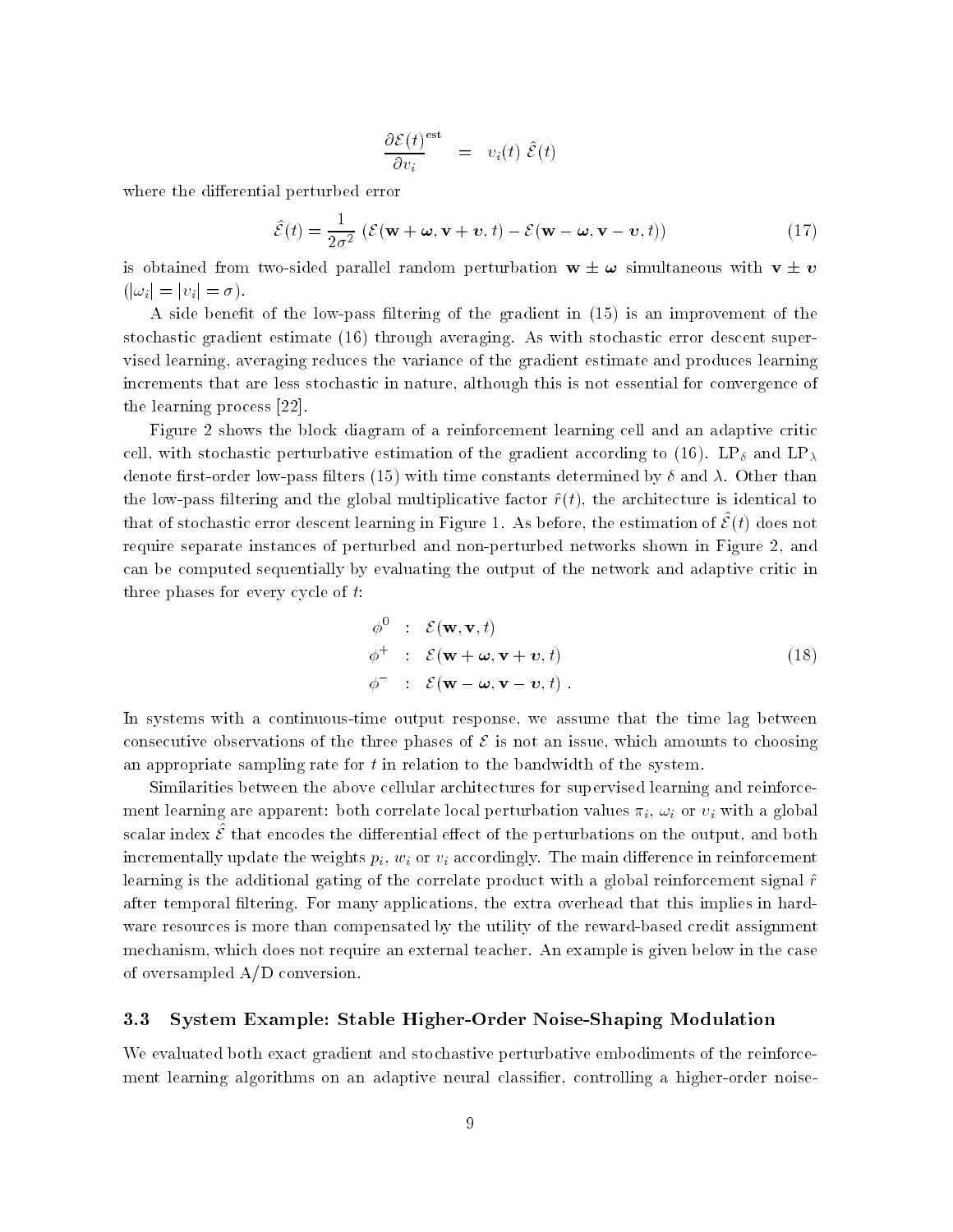

Figure 2: General architecture implemen ting reinforcement learning using stochastic gradient approximation. (a) Reinforcement learning cell. (b) Adaptive critic cell.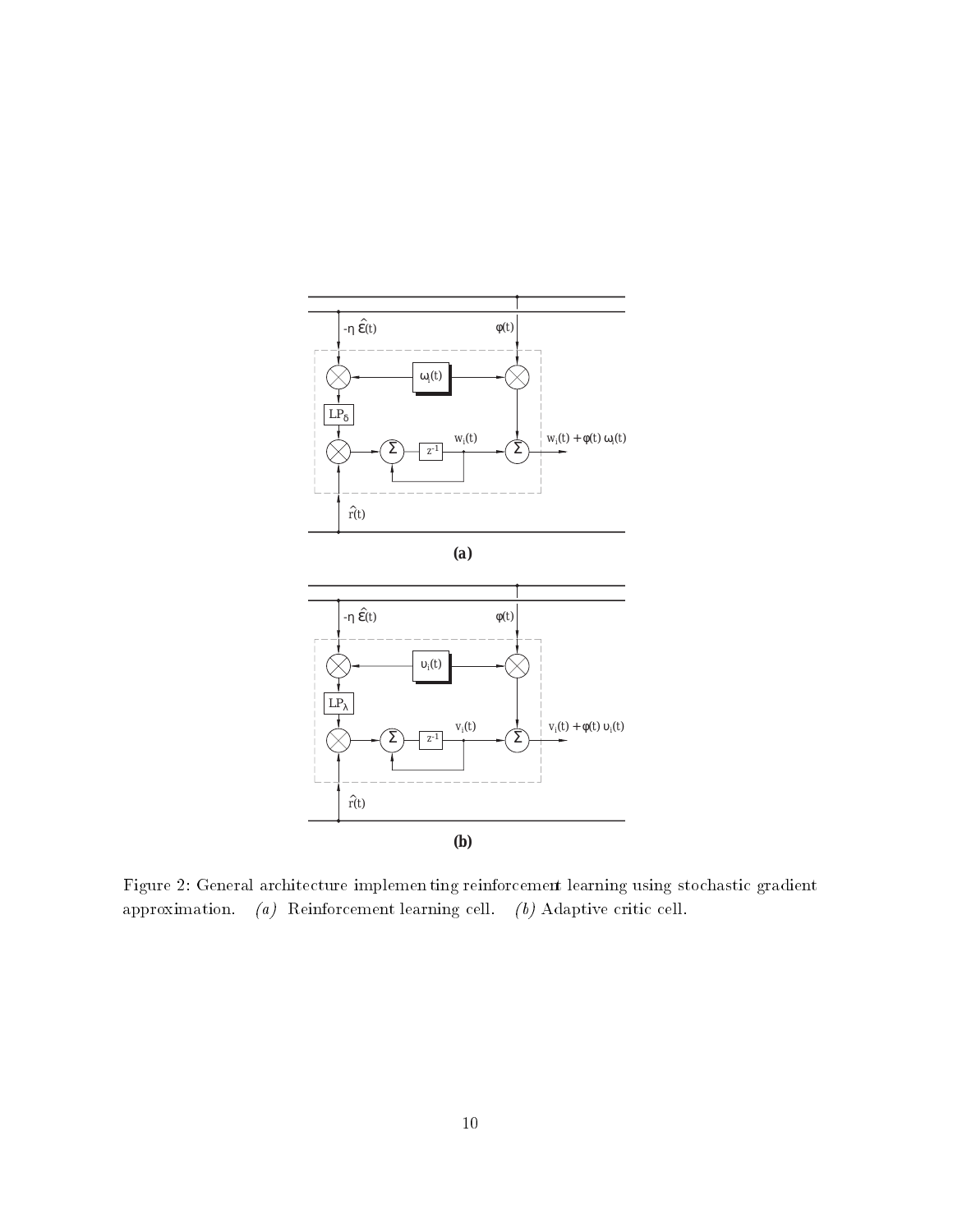shaping modulator used for oversampled  $A/D$  data conversion [37]. The order-n modulator comprises a cascade of n integrators  $x_i(t)$  operating on the difference between the analog input  $u(t)$  and the binary modulated output  $y(t)$ :

$$
x_0(t+1) = x_0(t) + a (u(t) - y(t))
$$
  
\n
$$
x_i(t+1) = x_i(t) + a x_{i-1}(t), \quad i = 1, \dots, n-1
$$
\n(19)

where  $a = 0.5$ . The control objective is to choose the binary sequence  $y(t)$  such as to keep the excursion of the integration variables within bounds,  $|x_i(t)| < x_{\text{sat}}$  [36].

For the adaptive classifier, we specify a one-hidden-layer neural network, with inputs  $x_i(t)$ and output  $y(t)$ . The network has m hidden units, a tanh(.) sigmoidal nonlinearity in the hidden layer, and a linear output layer. For the simulations we set  $n = 2$  and  $m = 5$ . The case  $n = 2$  is equivalent to the single pole-balancing problem [18].

The only evaluative feedback signal used during learning is a failure signal which indicates when one or more integration variables saturate,  $|x_i(t)| \geq x_{\text{sat}}$ . In particular, the signal  $r(t)$ counts the number of integrators in saturation:

$$
r(t) = -b \sum_{i} H(|x_i(t)| - x_{\text{sat}})
$$
\n(20)

where  $b = 10$ , and where  $H(.)$  denotes a step function  $(H(x)) = 1$  if  $x > 0$  and 0 otherwise). The adaptive critic  $q(t)$  is implemented with a neural network of identical structure as for  $y(t)$ . The learning parameters in (8), (10) and (11) are  $\delta = 0.8$ ,  $\lambda = 0.7$ ,  $\gamma = 0.9$ ,  $\alpha = 0.05$  and  $\beta = 0.001$ . These values are consistent with [18], adapted to accommodate for differences in the time scale of the dynamics  $(19)$ . The perturbation strength in the stochastic version is  $\sigma = 0.01$ .

Figure 3 shows the learning performance for several trials of both versions of reinforcement learning, using exact and stochastic gradient estimates. During learning, the input sequence  $u(t)$  is random, uniform in the range  $-0.5 \cdot \cdot \cdot 0.5$ . Initially, and every time failure occurs  $(r(t) < 0)$ , the integration variables  $x_i(t)$  and eligibilities  $e_k(t)$  and  $d_k(t)$  are reset to zero. Qualitative differences observed between the exact and stochastic versions in Figure 3 are minor. Further, in all but one of the 20 cases tried, learning has completed  $(i.e.,$  consequent failure is not observed in finite time) in fewer than 20 consecutive trial-and-error iterations. Notice that a non-zero  $r(t)$  is only generated at failure, *i.e.*, less than 20 times, and no other external evaluative feedback is needed for learning.

Figure 4 quantifies the effect of stochastic perturbative estimation of the gradients (15) on the quality of reinforcement learning. The correlation index  $c(t)$  measures the degree of conformity in the eligibilities (both  $e_i(t)$  and  $d_i(t)$ ) between stochastic and exact versions of reinforcement learning. Correlation is expressed as usual on a scale from  $-1$  to 1, with  $c(t)=1$ indicating perfect coincidence. While  $c(t)$  is considerably less than 1 in all cases,  $c(t) > 0$  about 95 % of the time, meaning that *on average* the sign of the parameter updates  $(8)$  for exact and stochastic versions are consistent in at least 95 % of the cases. The scatterplot  $c(t)$  vs.  $\hat{r}(t)$  also illustrates how the adaptive critic produces a positive reinforcement  $\hat{r}(t)$  in most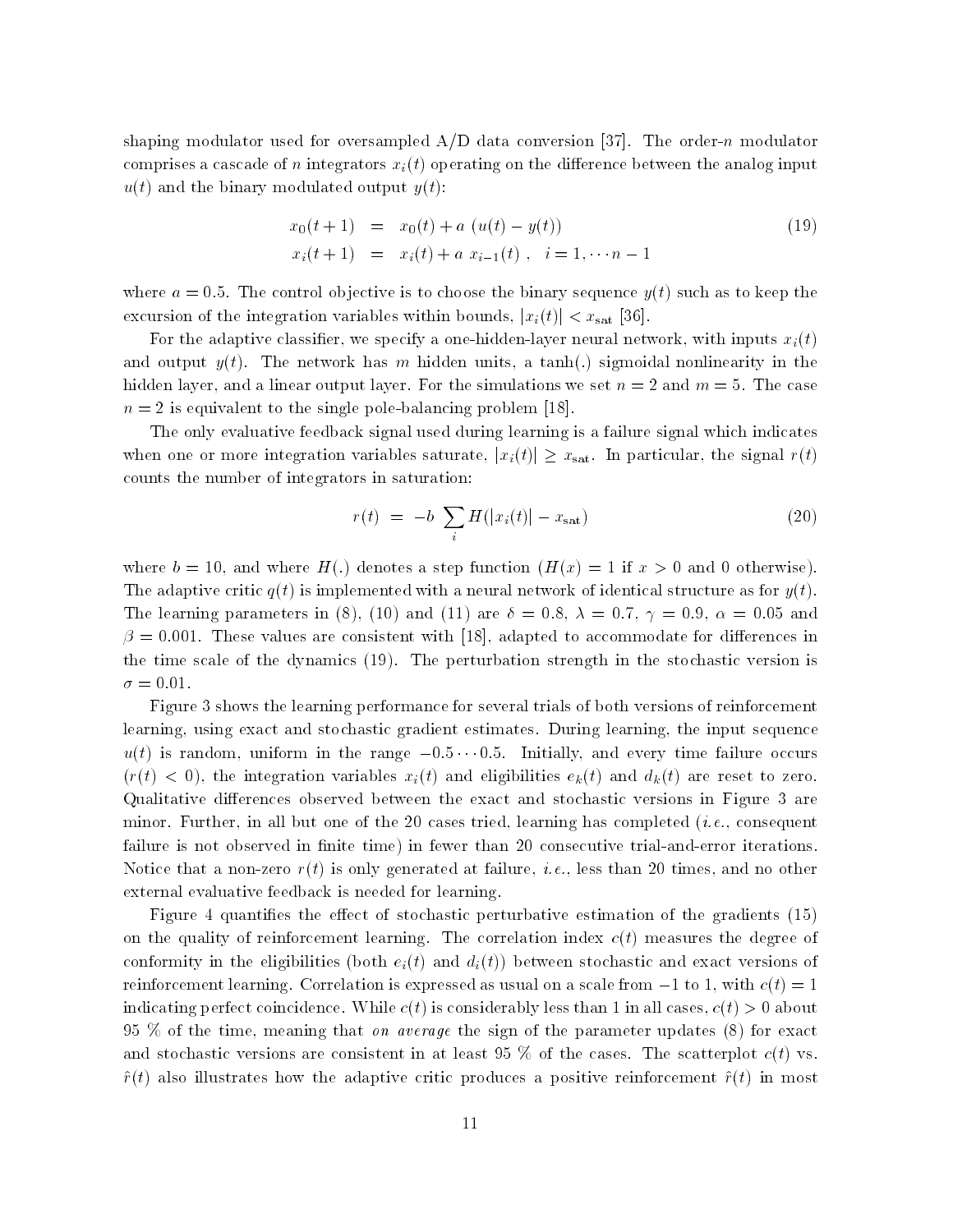

Figure 3: Simulated performance of stochastic perturbative (o) and gradient-based (X) reinforcement learning in a second-order noise-shaping modulator. Time betw een failures for consecutive trials from zero initial conditions.

of the cases, even though the "reward" signal  $r(t)$  is never positive by construction. P ositive reinforcement  $\hat{r}(t)$  under idle conditions of  $r(t)$  is desirable for stability. Notice that the failuredriven punishment points (where  $r(t) < 0$ ) are off-scale of the graph and strongly negative.

We tried reinforcement learning on higher-order modulators,  $n = 3$  and higher. Both exact and stochastic versions were successful for  $n = 3$  in the majority of cases, but failed to converge for  $n = 4$  with the same parameter settings. On itself, this is not surprising since higher-order delta-sigma modulators tend to become increasingly prone to unstabilities and sensitive to small changes in parameters with increasing order  $n$ , which is why they are almost never used in practice [37]. It is possible that more advanced reinforcement learning techniques suc h as "Advanced Heuristic Dynamic Programming" (AHDP) [21] would succeed to converge for orders  $n > 3$ . AHDP offers improved learning efficiency using a more advanced, gradient-based adaptive critic element for prediction of reward, although it is not clear at present how to map the algorithm efficiently onto analog VLSI.

The above stoc hastic perturbative arc hitectures for both supervised and reinforcement learning support common "neuromorphs" and corresponding analog VLSI implementations. Neuromorphs of learning in analog VLSI are the sub ject of next section.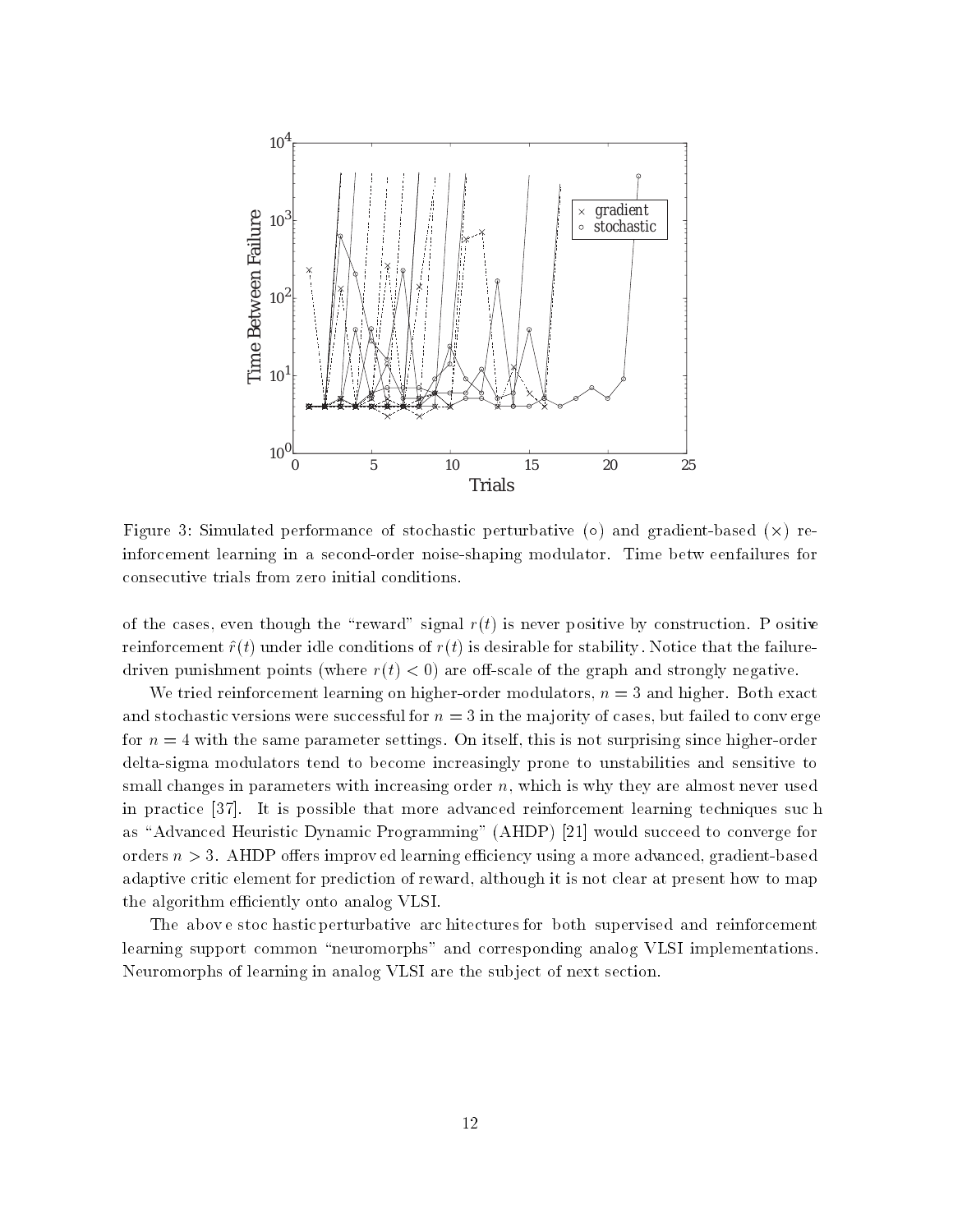

Figure 4: Effect of stochastic perturbative gradient estimation the reinforcement learning.  $c(t)$  quantifies the degree of conformity in the eligibilities  $e_i(t)$  and  $d_i(t)$  between exact and stoc hastic versions.

### 4 Neuromorphic Analog VLSI Learning

#### 4.1 Adaptive Circuits

The model-free nature of the stochastic perturbative learning algorithms does not impose any particular conditions on the implementation of computational functions required for learning. By far the most critical element in limiting learning performance is the quality of the parameter update increments and decrements, in particular the correctness of their polarity . Relative fluctuations in amplitude of the learning updates do not affect the learning process to first order, since their effect is equivalent to relative fluctuations in the learning rate. On the other hand, errors in the polarity of the learning updates might adversely affect learning performance ev en at small update amplitudes.

A binary controlled charge-pump adaptive element is described next. Offering precise control of the update polarity , this circuit element provides the primitives for learning as well as memory in the analog VLSI systems covered further below.

#### 4.1.1 Charge-pump adaptive element

Figure 5 shows the circuit diagram of a charge-pump adaptive element implemen ting a volatile synapse. The circuit is a simplified version of the charge pump used in  $[14]$  and  $[32]$ . When enabled by  $EN_n$  and  $EN_p$  (at GND and  $V_{dd}$  potentials, respectively), the circuit generates an incremental update of which the polarity is determined by  $\overline{\text{POL}}$ . The amplitude of the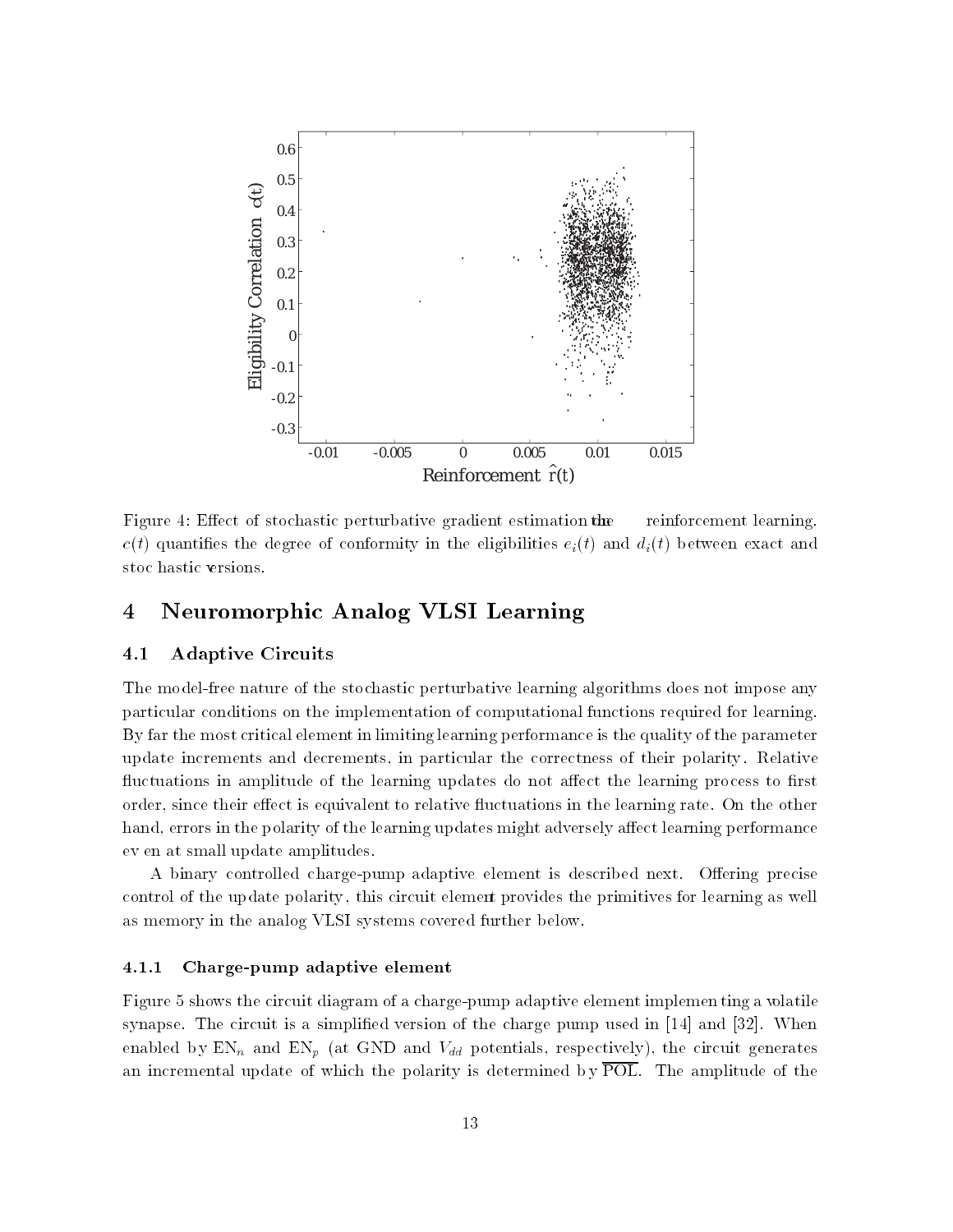

Figure 5: Charge-pump adaptive element implementing a volatile synapse.

current supplying the incremental update is determined by gate voltages  $V_{bn}$  and  $V_{bp}$ , biased deep in subthreshold to allow fine (sub-fC) increments if needed. The increment amplitude is also determined by the duration of the enabled current, controlled by the timing of  $EN_n$  and  $EN_p$ . When both  $EN_n$  and  $EN_p$  are set midway between GND and  $V_{dd}$ , the current output is disabled. Notice that the switch-off transient is (virtually) free of cloc k feedthroughcharge injection, because the current-supplying transistors are switched from their source terminals, with the gate terminals being kept at constant voltage [14].

Measurements on a charge pump with  $C = 0.5$  pF fabricated in a 2  $\mu$ m CMOS process are shown in Figure 6. Under pulsed activation of  $EN_n$  and  $EN_p$ , the resulting voltage increments and decrements are recorded as a function of the gate bias voltages  $V_{bn}$  and  $V_{bp}$ , for both polarities of POL, and for three different values of the pulse width  $\Delta t$  (23  $\mu$ sec, 1 msec and 40 msec). In all tests, the pulse period extends 2 msec beyond the pulse width. The exponential subthreshold characteristics are evident from Figure 6, with increments and decrements spanning four orders of magnitude in amplitude. The lower limit is mainly determined b y junction diode leakage currents, as shown in Figure 6 (a) for  $\Delta t = 0$  (0.01 mV per 2 msec interv al atroom temperature). This is more than adequate to accommodate learning overa typical range of learning rates. Also, the binary control POL of the polarity of the update is effective for increments and decrements down to  $0.05$  mV in amplitude, corresponding to charge transfers of only a few hundred electrons.

#### 4.1.2 Analog storage

Because of the v olatile nature of the adaptive element used, a dynamic refresh mechanism is required if long-term local storage of the weight values after learning is desired. A robust and efficient self-contained mechanism that does not require external storage is "partial incremental refresh" [14]

$$
p_i(t+1) = p_i(t) - \delta \ Q(p_i(t)) \tag{21}
$$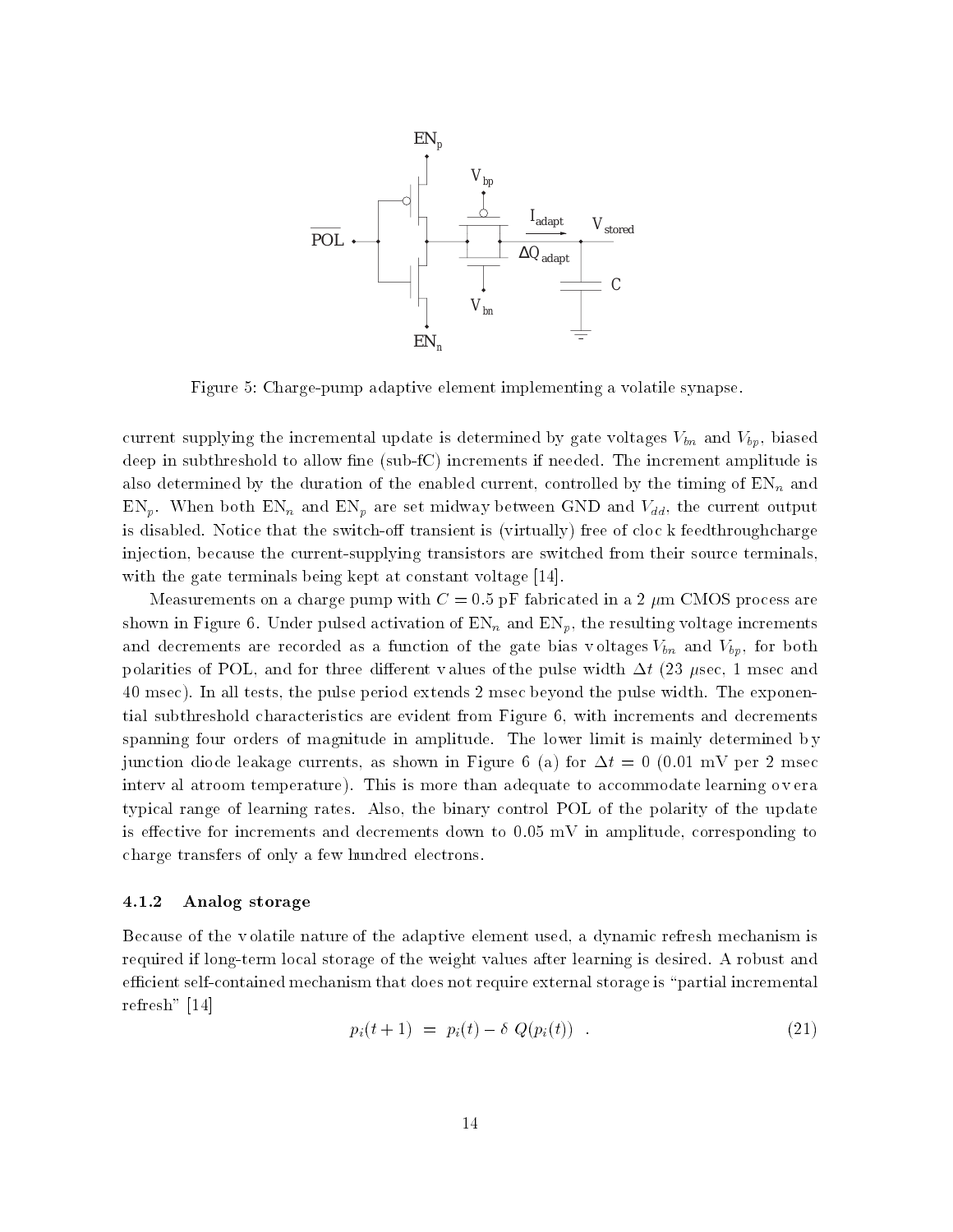

Figure 6: Measured characteristics of charge-pump adaptive element in 2  $\mu$ m CMOS with  $C = 0.5$  pF. (a) n-type decrements (POL = 0); (b) p-type increments (POL = 1).



Figure 7: Example illustrating binary quantization  $Q$  and partial incremental refresh.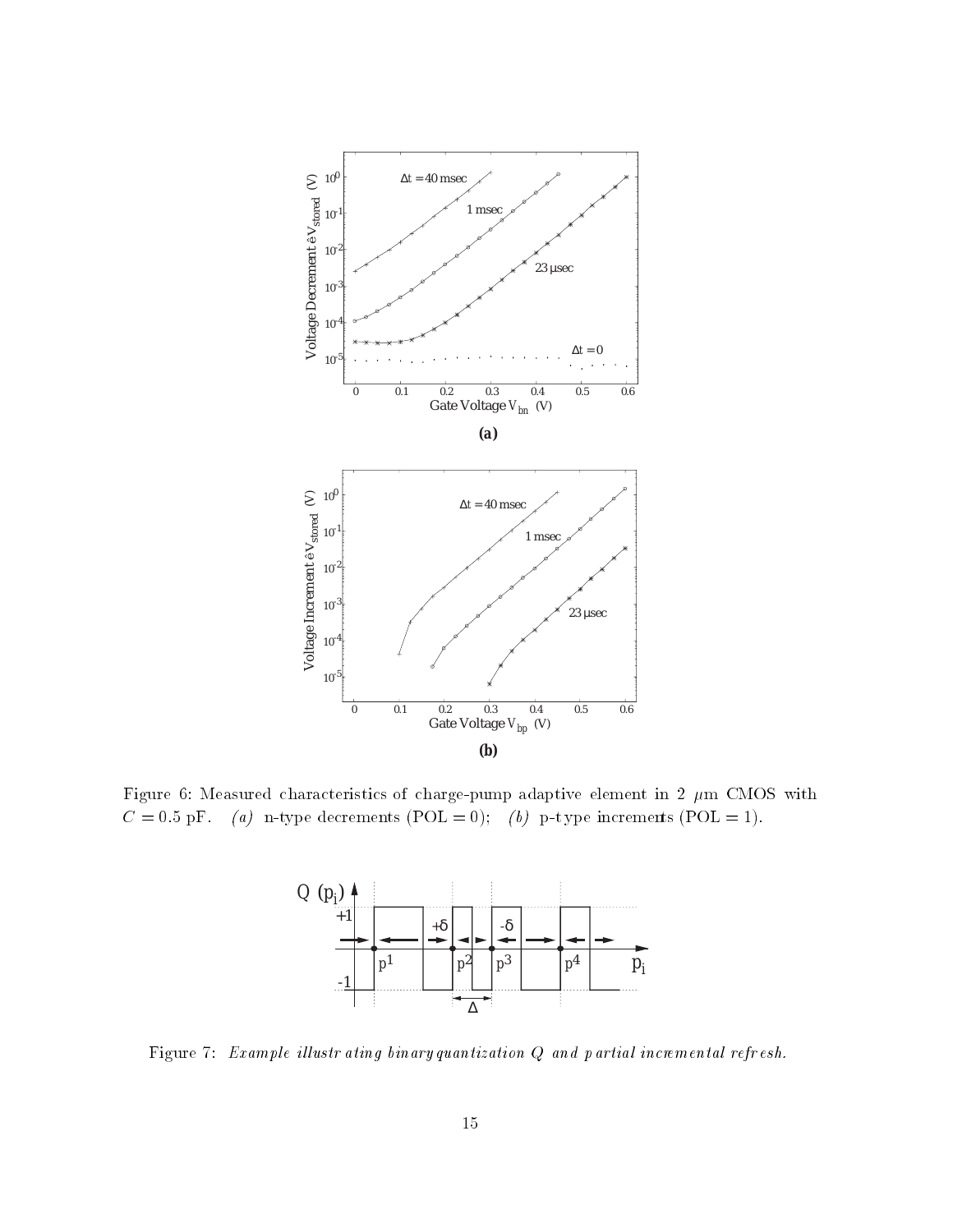obtained from binary quantization <sup>Q</sup> of the parameter value. Stable discrete states of the analog dynamic memory under periodic actication of (21) are located at the positive transitions of Q, illustrated in Figure 7.Long-term stability and robustness to noise and errors in the quantization requires that the separation between neighboring discrete states  $\Delta$  be much larger than the amplitude of the parameter updates  $\delta$ , which in turn needs to exceed the spontaneous drift in the parameter value due to leakage between consecutive refresh cycles [14].

Partial incremental refresh can be directly implemented using the adaptive element in Figure 8 by driving  $\overline{POL}$  with a binary function of the weight value [15]. As in [15], the binary quantization function can be multiplexed over an array of storage cells, and can be implemented by retaining the LSB from A/D/A conversion [41] of the value to be stored. Experimental observation of quantization and refresh in a fabricated 128-element array of memory cells has confirmed stable retention of analog storage at 8-bit effective resolution over a time interval exceeding T0° refresh cycles (several days) [15].

A non-volatile equivalent of the charge-pump adaptive element in Figure 5, which does not require dynamic refresh, is described in [9]. Correspondingly, a non-volatile learning cell performing stochastic error descent can be obtained by substitution of the core adaptive element in Figure 8 below, and more intricate volatile and non-volatile circuits implementing stochastic reinforcement learning can be derived from extensions on Figure 8 and [9]. The non-volatile solution is especially attractive if long-term storage is a more pressing concern than speed of adaptation and flexibility of programming.

#### 4.1.3 Stochastic perturbative learning cell

The circuit schematic of a learning cell implementing stochastic error descent is given in Figure 8. The incremental update  $-\eta \pi_i \hat{\mathcal{E}}$  to be performed in (5) is first decomposed in amplitude and sign components. This allows for a hybrid digital-analog implementation of the learning cell, in which amplitudes of certain operands are processed in analog format, and their polarities implemented in logic. Since  $|\pi_i| \equiv 1$ , the amplitude  $\eta |\mathcal{E}|$  is conventiently communicated as a global signal to all cells, in the form of two gate voltages  $V_{bn}$  and  $V_{bp}$ . The (inverted) polarity POL is obtained as the (inverted) exclusive-or combination of the perturbation  $\pi_i$  and the polarity of  $\mathcal{E}$ . The decomposition of sign and amplitude ensures proper convergence of the learning increments in the presence of mismatches and offsets in the physical implementation of the learning cell. This is because the polarities of the increments are more accurately implemented through logic-controlled circuitry, which are independent of analog mismatches in the implementation.

The perturbation  $\pi_i$  is applied to  $p_i$  in three phases (6) by capacitive coupling onto the storage node C. The binary state of the local perturbation  $\pi_i$  selects one of two global perturbation signals to couple onto C – The perturbation signals ( $V_\sigma{}^+$  and its complement  $V_\sigma{}^-$  ) globally control the three phases  $\varphi^*,$   $\varphi^*$  and  $\varphi^-$  of (6), and set the perturbation amplitude  $\sigma$ . The simple configuration using a one-bit multiplexer is possible because each perturbation component can only take one of two values  $\pm \sigma$ .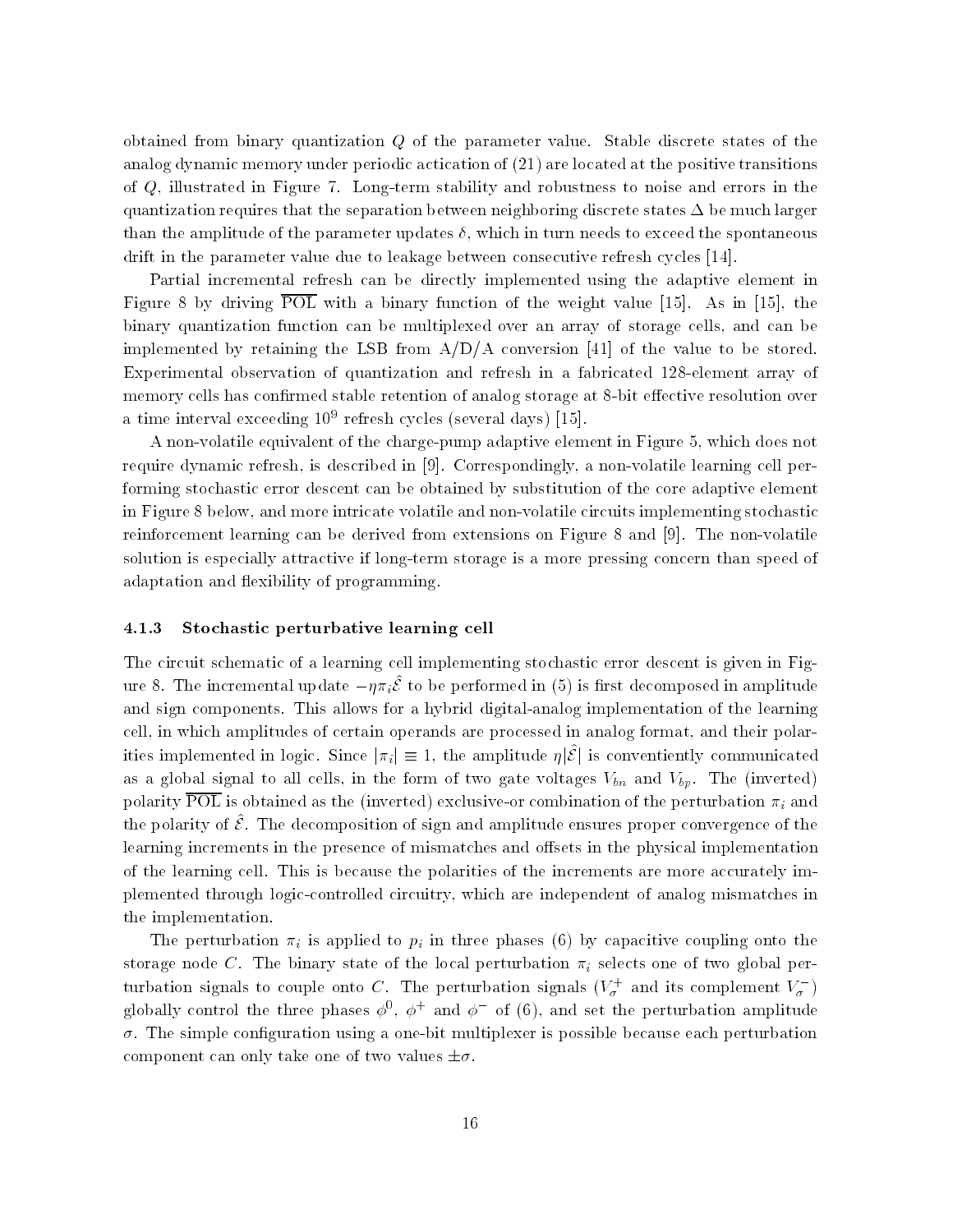

Figure 8: Circuit schematic of a learning cell implementing stochastic error descent, using the charge pump adaptive element.

#### 4.2 Learning Systems

### 4.2.1 Contin uous-time tra jectory learning in an analog VLSI recurrent neural network

On-chip learning of continuous-time recurrent dynamics has been demonstrated in an analog VLSI neural netw ork, using stochastic error descent [31], [32]. We briefly summarize the architecuture, operation and results here. The chip contains an integrated netw orkof six fully interconnected continuous-time neurons

$$
\tau \frac{d}{dt} x_i = -x_i + \sum_{j=1}^{6} W_{ij} \sigma(x_j - \theta_j) + y_i , \qquad (22)
$$

with  $x_i(t)$  the neuron states representing the outputs of the netw ork,  $y_i(t)$  the external inputs to the netw ork, and  $\sigma(.)$  a sigmoidal activation function. The 36 connection strengths  $W_{ij}$  and 6 thresholds  $\theta_j$  constitute the free parameters to belearned, and the time constant  $\tau$  is kept xed and identical for all neurons.

The netw ork is trained with target output signals  $x_1^+(t)$  and  $x_2^-(t)$  for two neuron outputs,  $i = 1, 2$ . The other four neurons are hidden to the output, and the internal dynamics of these hidden neuron state variables play an important part in optimizing the output. Learning consists of minimizing the time-averaged error (7) with respect to the parameters  $W_{ij}$  and  $\theta_i$ , using stochastic error descent. For a consistent evaluation of the stochastic gradient, the perturbed function measurements  $\mathcal{E}(\mathbf{p} \pm \pi)$  are performed on a time scale significantly (60 times) larger than the period of the target signals.

All local learning functions, including the generation of pseudo-random perturbations and the stoc hastic learningupdate, are embedded with the synaptic functions (22) in a scalable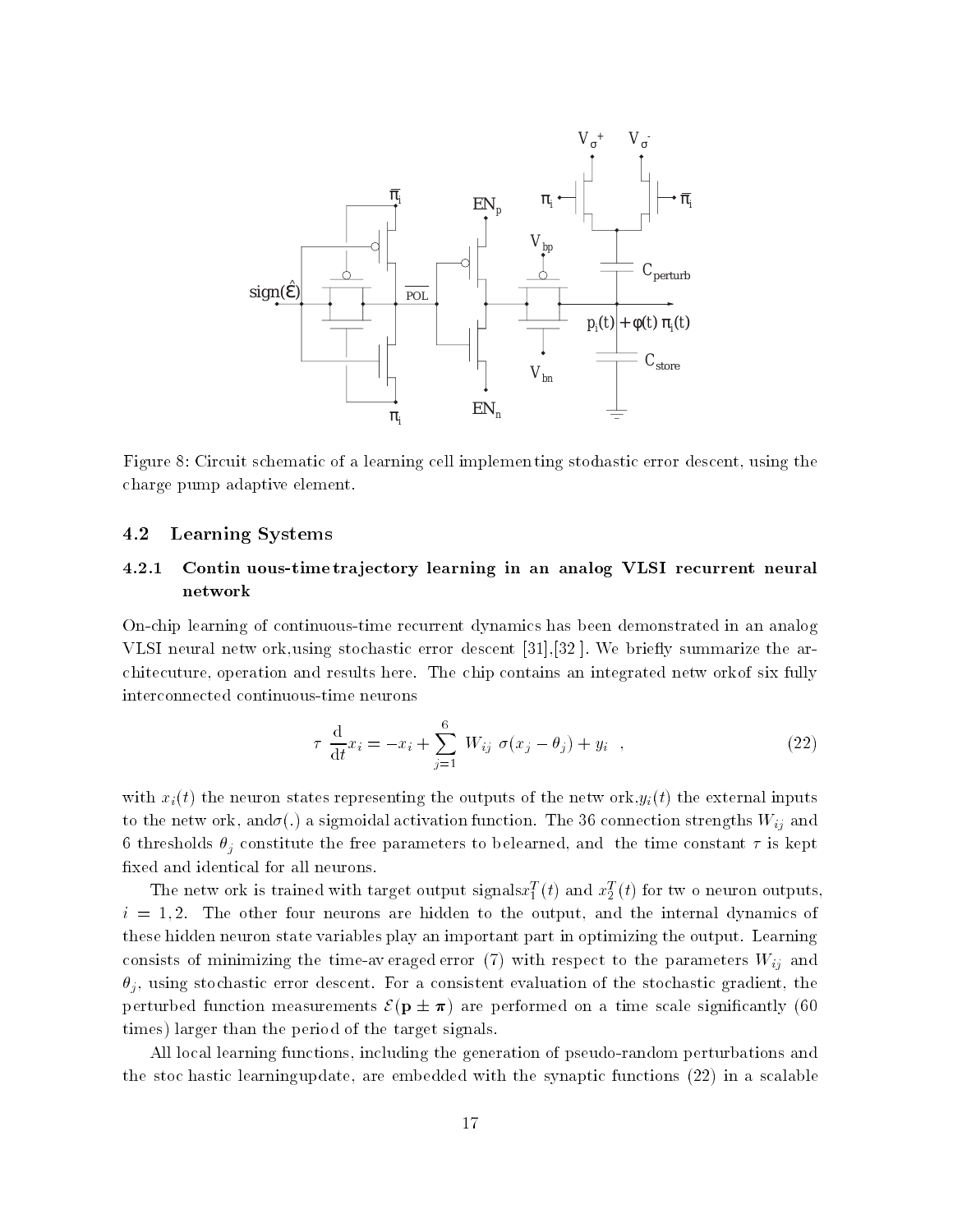

Figure 9: Micrograph of an analog VLSI recurrent neural network chip that learns continuoustime internal dynamics using stochastic error-descent. Center: b  $\times$  7 array of weight and threshold parameter cells with integrated learning and storage functions. Bottom: random binary array generator providing the parallel parameter perturbations.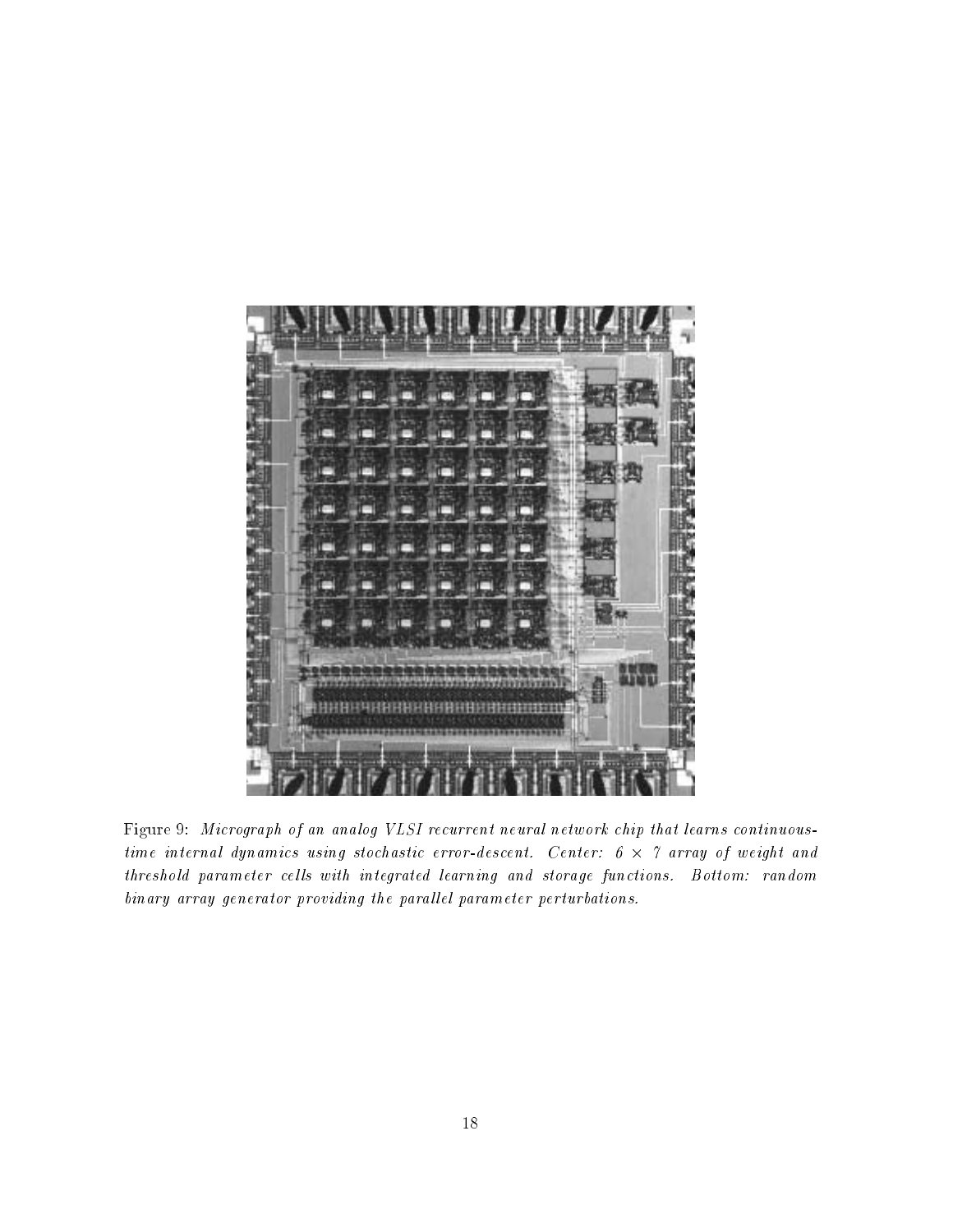

Figure 10: Oscillograms of the network outputs and target signals after learning, (a) under weak residual teacher for cing, and (b) with teacher for cing removed. Top traces:  $x_1(t)$  and  $x_1$ <sup>-</sup>(*t*).  $D$  $(t)$ . Bottom traces:  $x_2(t)$  and  $x_2^{-}(t)$ .

2-D arra yof parameter cells  $W_{ij}$  and  $\theta_j$ . The circuitry implementing the learning functions is essentially that of Figure 8. The dynamic refresh scheme described above is incorporated locally in the parameters cell for long-term storage of the parameters. A micrograph of the chip is shown in Figure 9. P ow er dissipation is  $1.2 \text{ mW}$  from a 5 V supply for a 1 kHz signal being trained.

The results of training the chip with a periodic analog target signal representing a quadrature-phase oscillator are illustrated in Figure 10. Learning is achieved in roughly 1500 training cycles of 60 msec each, using \teacher forcing" during training for synchronization betw een new ork and target dynamics, and by careful but unbiased choice of initial conditions for the w eight parameters to a voidlocal minima. These conditions are less critical in more general applications of nonlinear system identication where the netw orkduring training is presented input signals to be associated with the the target output signals.

### 4.2.2 Reinforcement learning in a VLSI neural classier for nonlinear noiseshaping delta-sigma modulation

A VLSI classier consisting of 64 locally tuned, hard-thresholding neurons w as trainedusing reinforcement learning to produce stable noise-shaping modulation of orders one and tw o [36]. While this system does not implemen t the stochastic version of reinforcement learning studied abov e, it presents a particularly simple VLSI implementation and serves to demonstrate some of the properties also expected of more advanced implementations that incorporate stochastic learning with continuous neurons.

Similar to the "boxes-system" used in [18], the classifier implements a look-up table from a binary address-encoded representation of the state space spanned by  $u(t)$  and  $x_i(t)$ . In particular,  $y(t) = y_{\chi(t)}$  and  $q(t) = q_{\chi(t)}$  where  $\chi(t)$  is the index of the address determined by hard-limiting thresholding operations on the components  $u(t)$  and  $x_i(t)$ . Each neuron cell, identified by address k, locally stores the two parameters  $y_k$  and  $q_k$  in analog format, and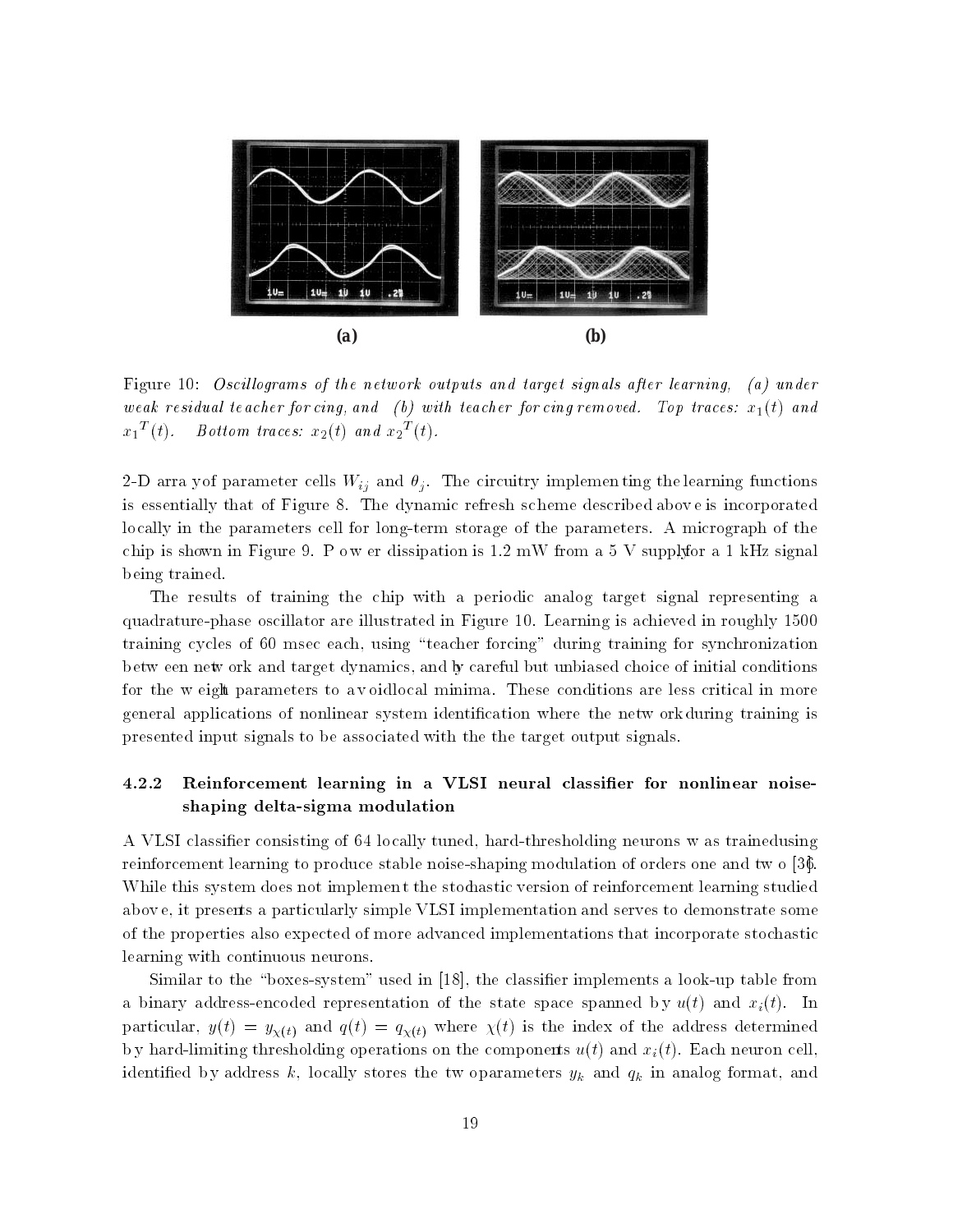updates them according to the external reinforcement signal defined in  $(20)$ .

In its simplest form, the implemented reinforcement learning performs updates in the the eligible  $y_k$  parameters opposite to their thresholded output values, each time failure occurs  $(r(t) = -1)$ . Hysteresis is included in the dynamics of the  $y_k$  updates to ensure some degree of stability under persistent negative reinforcement during training, even without use of the adaptive critic  $q_k$ . Although this simple form of reinforcement learning with non-adaptive hysteretic critic is not meant to be adequate for more complex tasks, it has proven sufficient to train the VLSI neural classier to produce noise-shaping modulation of orders 1 and 2.

The integrated system contains a cascade of 6 integrators, an 11-bit address state encoder, and an address-encoded classiner with 64 reinforcement learning neurons on a 2.2 mm  $\times$  2.2 mm  $\,$ chip in 2  $\mu$ m CMOS technology. A record of a learning experiment reinforcing first-order noiseshaping modulation in the first integrator, using 2-bit address encoding  $\chi(t)$  of the polarities of  $u(t)$  and  $x_1(t)$ , is shown in Figure 11. As in the simulations above, the input sequence  $u(t)$  during training is uniformly random with half full-scale maximum amplitude (1 V pp), and the integrator variables  $x_i(t)$  as well as the eligibilities  $e_k(t)$  are reset to zero after every occurrence of failure,  $r(t) = -1$ . The dynamics of the state variables and parameters recorded in Figure 11 shows convergence after roughly 150 input presentations. The time step in the experiments was  $T = 2.5$  msec, limited by the bandwidth of the instrumentation equipment in the recording. Notice that the learned pattern of  $y_k$  at convergence conforms to that of a standard first-order delta-sigma modulator [37], which it should in this rather simple case. Learning succeeded at various values of the learning constants  $\delta$  and  $\alpha$ , affecting mainly the rate of convergence.

Tests for higher-order noise-shaping modulation on the same learning system only succeeded for order  $n = 2$ , using a total of 8 parameters  $y_k$ . For higher orders of noise-shaping, a continuous neuron representation and learning are required, as the above simulations of the stochastic reinforcement system indicate.

#### 4.3 Structural Properties

The general structure of neuromorphic information processing systems has some properties differentiating them from some more conventional human-engineered computing machinery, which are typically optimized for general-purpose digital programming. Some of the desirable properties for neuromorphic architectures are: fault-tolerance and robustness to noise through a redundant distributed representation, robustness to changes in operating conditions through on-line adaptation, real-time bandwidth through massive parallelism, and modularity as a result of locality in space and time. We illustrate these properties in the two architectures for supervised and reinforcement learning in Figures 1 and 2. Since both architectures are similar, a distinction between them will not explicitly be made.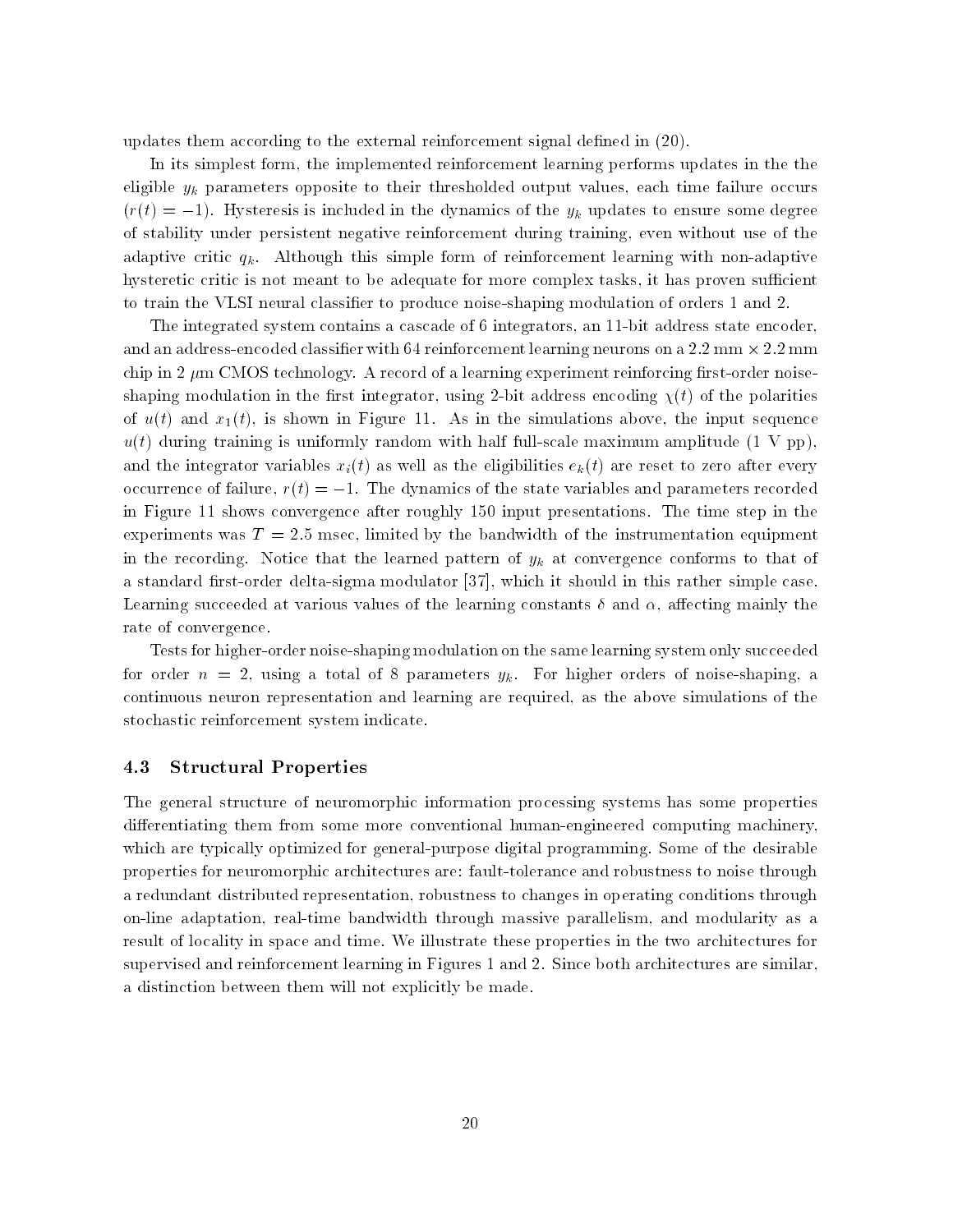

Figure 11: First-order modulator experiments: recorded dynamics of state variables and parameters during on-chip learning.

### 4.3.1 F ault-tolerance through statistical a v eragingin a distributed representation:

Direct implementation of gradient descent, based on an explicit model of the net w ork,is prone to errors due to unaccounted discrepancies in the network model and mismatches in the physical implemen tation of the gradient. This is due to the localized representation in the computation of the gradient as calculated from the model, in which any discrepancy in one part may drastically affect the final result. For this and other reasons, it is unlikely that biology performs explicit gradient calculation on complex systems such as recurrent neural net w orks with continuous-time dynamics. Stochastic error descent a voids errors of various kinds by ph ysically probingthe gradient onto the system rather than deriving it. Using simultaneous and uncorrelated parallel perturbations of the weights, the effect of a single error on the outcome is thus significantly reduced, by virtue of the statistical nature of the computation. How ev er, critical in the accuracy of the implemeted learning system is the precise derivation and faithful distribution of the global learning signals  $\mathcal{E}(t)$  and  $\hat{r}(t)$ . Stictly speaking, it is essential only to guarantee the correct *polarity* and not the exact amplitude of the global learning signals, as implemen ted in Figure 8.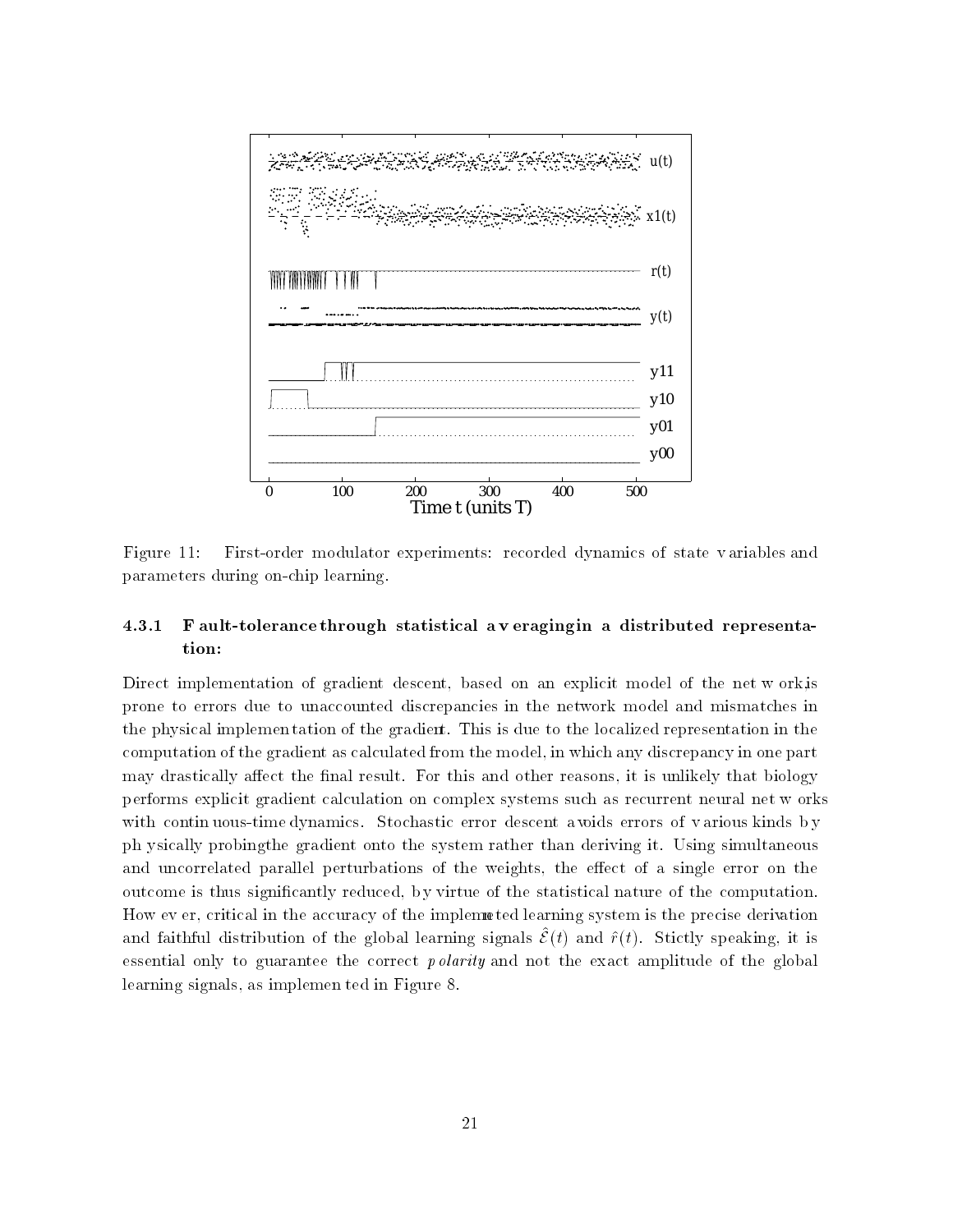#### 4.3.2 Robustness to changes in the environment through on-line adaptation:

This property is inherent to the on-line incremental nature of the studied supervised and reinforcement learning algorithms, which track structural changes in  $\hat{\mathcal{E}}(t)$  or  $\hat{r}(t)$  on a characteristic time scale determined by learning rate constants such as  $\eta$  or  $\alpha$  and  $\beta$ . Learning rates can be reduced as convergence is approached, as in the popular notion in cognitive neuroscience that neural plasticity decreases with age and experience.

#### 4.3.3 Real-time bandwidth through parallelism:

All learning operations are performed in parallel, with exception of the three-phase perturbation scheme (6) or (18) to obtain the differential index  $\hat{\mathcal{E}}$  under sequential activation of complementary perturbations  $\pi$  and  $-\pi$ . We note that the synchronous three-phase scheme is not essential and could be replaced by an asynchronous perturbation scheme as in [16] and [42]. While this probably resembles biology more closely, the synchronous gradient estimate (4) using complementary perturbations is computationally more efficient as it cancels error terms up to second order in the perturbation strength  $\sigma$  [24]. In the asynchronous scheme, one could envision the role of random noise naturally present in biological systems as a source of perturbations, although it is not clear how noise sources can be effectively isolated to produce the correlation measures necessary for gradient estimation.

#### 4.3.4 Modular architecture with local connectivity:

The learning operations are local in the sense that a need for excessive global interconnects between distant cells is avoided. The global signals are few in number and common for all cells, which implies that no signal interconnects are required *between* cells across the learning architecture, but all global signals are communicated uniformly across cells instead. This allows to embed the learning cells directly into the network (or adaptive critic) architecture, where they interface physically with the synapses they adapt, as in biological systems. The common global signals include the differential index  $\hat{\mathcal{E}}(t)$  and reinforcement signal  $\hat{r}(t)$ , besides common bias levels and timing signals.  $\hat{\mathcal{E}}(t)$  and  $\hat{r}(t)$  are obtained by any global mechanism that quantifies the "fitness" of the network response in terms of teacher target values or discrete rewards (punishments). Physiological experiments support evidence of local (hebbian [5]) and sparsely globally interconnected (reinforcement [6]) mechanisms of learning and adaptation in biological neural systems [3],[4].

### 5 Conclusion

Neuromorphic analog VLSI architectures for a general class of learning tasks have been presented, along with key components in their analog VLSI circuit implementation. The architectures make use of distributed stochastic techniques for robust estimation of gradient information, accurately probing the effect of parameter changes on the performance of the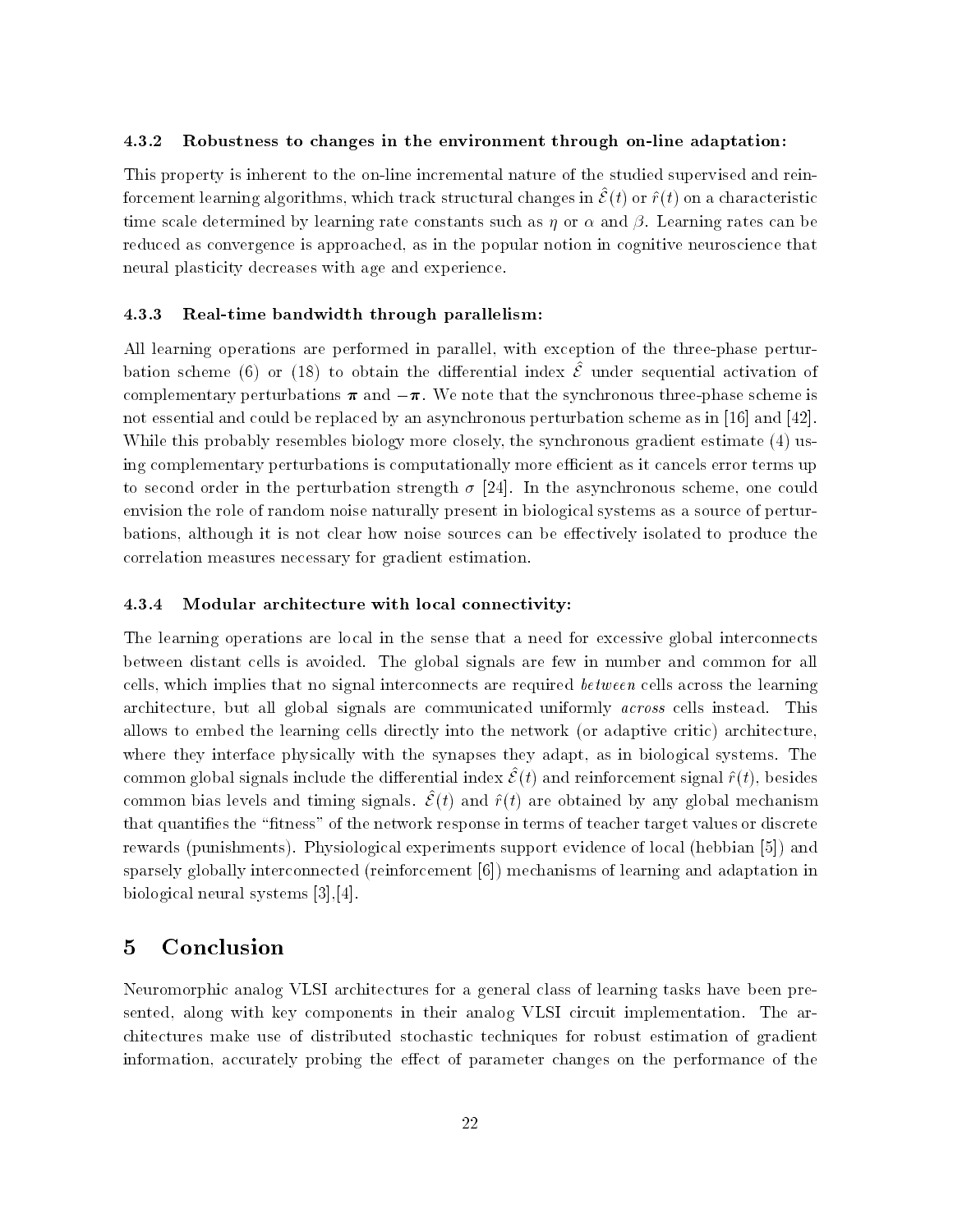network. Two architectures have been presented: one implementing stochastic error-descent for supervised learning, and the other implementing a stochastic variant on a generalized form of reinforcement learning. The two architectures are similar in structure, and both are suitable for scalable and robust analog VLSI implementation.

While both learning architectures can operate on (and be integrated in) arbitrary systems of which the characteristics and structure does not need to be known, the reinforcement learning architecture additionally supports a more general form of learning, using an arbitrary, externally supplied, reward or punishment signal. This allows the development of more powerful, generally applicable devices for \black-box" sensor-motor control which make no prior assumptions on the structure of the network and the specifics of the desired network response.

We presented results that demonstrate the effectiveness of perturbative stochastic gradient estimation for supervised learning and reinforcement learning, applied to nonlinear system identification and adaptive oversampled data conversion. A recurrent neural network was trained to generate internal dynamics producing a target periodic orbit at the outputs. A neural classifier controlling the second-order noise-shaping modulator was trained for optimal performance with no more evaluative feedback than a discrete failure signal indicating whenever any of the modulation integrators saturate. The critical part in the VLSI implementation of adaptive systems of this type is the precision of the *polarity*, rather than the amplitude, of the implemented weight parameter updates. A binary controlled charge-pump provides voltage increments and decrements of precise polarity spanning four orders of magnitude in amplitude, with charge transfers down to a few hundred electrons.

### References

- [1] C.A. Mead, "Neuromorphic Electronic Systems," *Proceedings of the IEEE*, vol. 78 (10), pp 1629-1639, 1990.
- [2] C.A. Mead, Analog VLSI and Neural Systems, Reading, MA: Addison-Wesley, 1989.
- [3] G.M. Shepherd, The Synaptic Organization of the Brain, 3rd ed., New York, NY: Oxford Univ. Press, 1992.
- [4] P.S. Churchland and T.J. Sejnowski, The Computational Brain, Cambridge, MA: MIT Press, 1990.
- [5] S.R. Kelso and T.H. Brown, "Differential Conditioning of Associative Synaptic Enhancement in Hippocampal Brain Slices," Science, vol. 232, pp 85-87, 1986.
- [6] R.D. Hawkins, T.W. Abrams, T.J. Carew, and E.R. Kandell, "A Cellular Mechanism of Classical Conditioning in Aplysia: Activity-Dependent Amplication of Presynaptic Facilitation," Science, iss. 219, pp 400-405, 1983.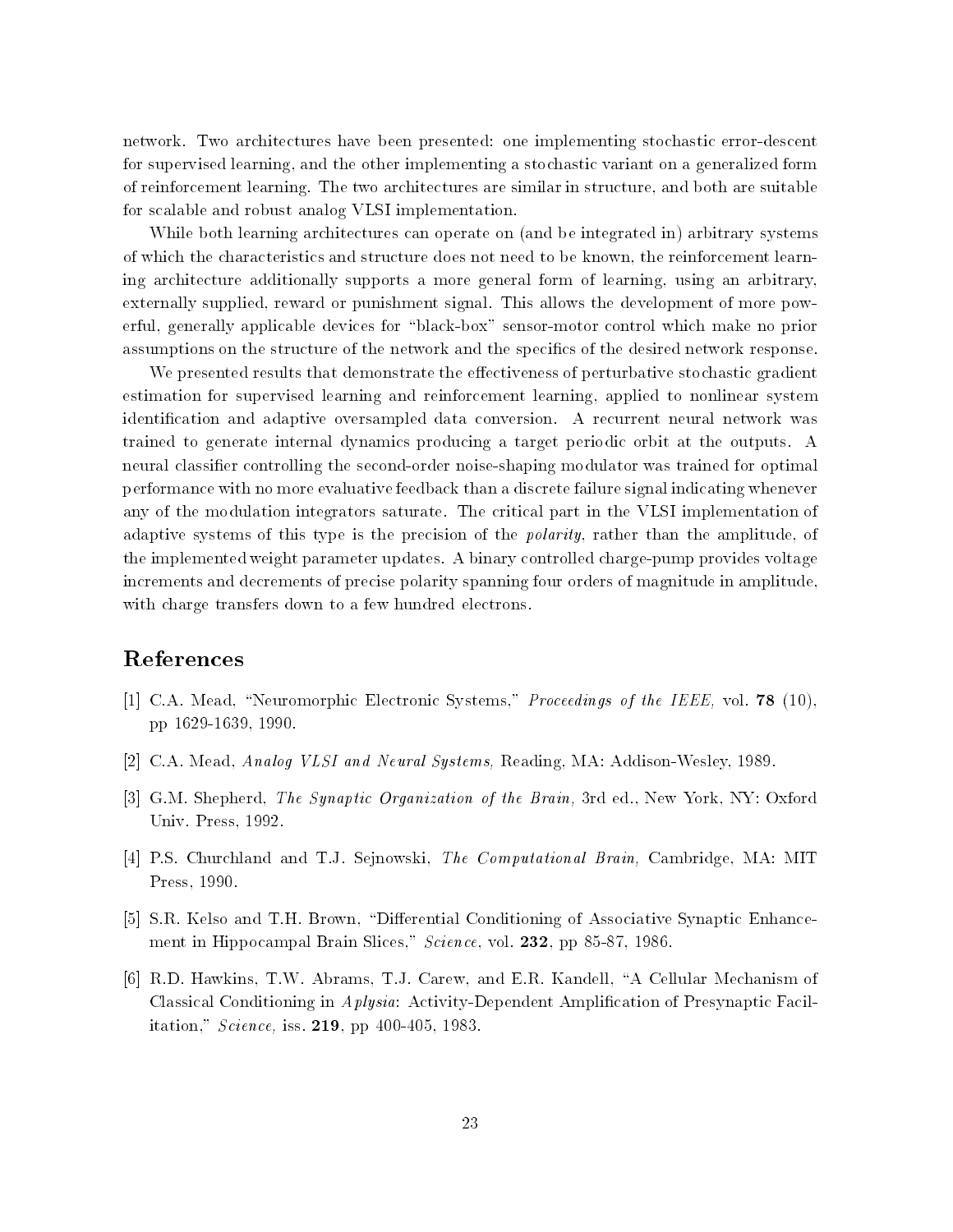- [7] P.R. Montague, P. Dayan, C. Person and T.J. Sejnowski, \Bee Foraging in Uncertain Environments Using Predictive Hebbian Learning," Nature, vol. 377 (6551), pp. 725-728, 1996.
- [8] C.A. Mead and M. Ismail, Eds., Analog VLSI Implementation of Neural Systems, Norwell, MA: Kluwer, 1989.
- [9] C. Diorio, P. Hassler, B. Minch and C.A. Mead, \A Single-Transistor Silicon Synapse," to appear in IEEE Transactions on Electron Devices.
- [10] C.A. Mead, "Adaptive Retina," in Analog VLSI Implementation of Neural Systems, C. Mead and M. Ismail, Eds., Norwell, MA: Kluwer Academic Pub., 1989, pp 239-246.
- [11] G. Cauwenberghs, C.F. Neugebauer, and A. Yariv, "Analysis and Verification of an Analog VLSI Outer-Product Incremental Learning System," IEEE Transactions on Neural Networks, vol. 3 (3), pp 488-497, 1992.
- [12] Y. Horio, and S. Nakamura, "Analog Memories for VLSI Neurocomputing," in Artificial Neural Networks: Paradigms, Applications, and Hardware Implementations, C. Lau and E. Sanchez-Sinencio, Eds., IEEE Press, 1992, pp 344-363.
- [13] E. Vittoz, H. Oguey, M.A. Maher, O. Nys, E. Dijkstra, and M. Chevroulet, \Analog Storage of Adjustable Synaptic Weights," in VLSI Design of Neural Networks, Norwell MA: Kluwer Academic, pp 47-63, 1991.
- [14] G. Cauwenberghs, and A. Yariv, \Fault-Tolerant Dynamic Multi-Level Storage in Analog VLSI," IEEE Transactions on Circuits and Systems II, vol. 41 (12), pp 827-829, 1994.
- [15] G. Cauwenberghs, "Analog VLSI Long-Term Dynamic Storage," in *Proceedings of the* International Symposium on Circuits and Systems, Atlanta, GA, 1996.
- [16] A. Dembo and T. Kailath, \Model-Free Distributed Learning," IEEE Transactions on Neural Networks, vol. 1 (1), pp 58-70, 1990.
- [17] S. Grossberg, "A Neural Model of Attention, Reinforcement, and Discrimination Learning," International Review of Neurobiology, vol. 18, pp 263-327, 1975.
- [18] A.G. Barto, R.S. Sutton, and C.W. Anderson, \Neuronlike Adaptive Elements That Can Solve Difficult Learning Control Problems," IEEE Transactions on Systems, Man, and Cybernetics, vol. 13 (5), pp 834-846, 1983.
- [19] R.S. Sutton, "Learning to Predict by the Methods of Temporal Differences," Machine Learning, vol. 3, pp 9-44, 1988.
- [20] C. Watkins and P. Dayan, "Q-Learning," *Machine Learning*, vol. 8, pp 279-292, 1992.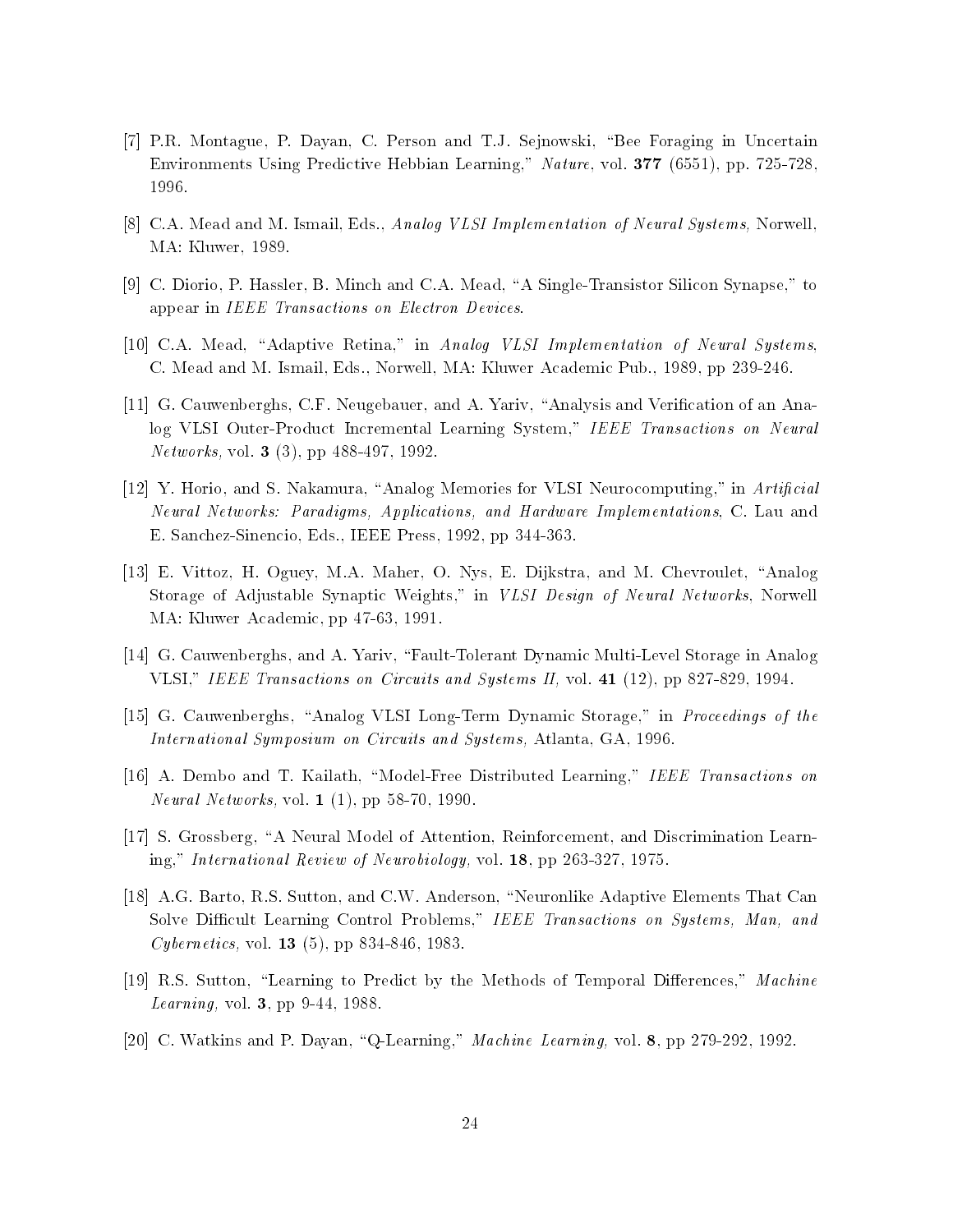- [21] P.J. Werbos, "A Menu of Designs for Reinforcement Learning Over Time," in Neural Networks for Control,, W.T. Miller, R.S. Sutton and P.J. Werbos, Eds., Cambridge, MA: MIT Press, 1990, pp 67-95.
- [22] G. Cauwenberghs, "A Fast Stochastic Error-Descent Algorithm for Supervised Learning and Optimization," in Advances in Neural Information Processing Systems, San Mateo, CA: Morgan Kaufman, vol. 5, pp 244-251, 1993.
- [23] P. Werbos, Beyond Regression: New Tools for Prediction and Analysis in the Behavioral Sciences. Ph.D. dissertation, 1974. Reprinted in P. Werbos, The Roots of Backpropagation. New York: Wiley, 1993.
- [24] H.J. Kushner, and D.S. Clark, Stochastic Approximation Methods for Constrained and Unconstrained Systems, New York, NY: Springer-Verlag, 1978.
- [25] H. Robins and S. Monro, "A Stochastic Approximation Method," Annals of Mathematical Statistics, vol. 22, pp 400-407, 1951.
- [26] J.C. Spall, "A Stochastic Approximation Technique for Generating Maximum Likelihood Parameter Estimates," Proceedings of the 1987 American Control Conference, Minneapolis, MN, 1987.
- [27] M.A. Styblinski and T.-S. Tang, \Experiments in Nonconvex Optimization: Stochastic Approximation with Function Smoothing and Simulated Annealing," Neural Networks, vol. 3 (4), pp 467-483, 1990.
- [28] M. Jabri and B. Flower, \Weight Perturbation: An Optimal Architecture and Learning Technique for Analog VLSI Feedforward and Recurrent Multilayered Networks," IEEE Transactions on Neural Networks, vol. 3 (1), pp 154-157, 1992.
- [29] J. Alspector, R. Meir, B. Yuhas, and A. Jayakumar, \A Parallel Gradient Descent Method for Learning in Analog VLSI Neural Networks," in Advances in Neural Information Processing Systems, San Mateo, CA: Morgan Kaufman, vol. 5, pp 836-844, 1993.
- [30] B. Flower and M. Jabri, "Summed Weight Neuron Perturbation: An  $\mathcal{O}(n)$  Improvement over Weight Perturbation," in Advances in Neural Information Processing Systems, San Mateo, CA: Morgan Kaufman, vol. 5, pp 212-219, 1993.
- [31] G. Cauwenberghs, "A Learning Analog Neural Network Chip with Continuous-Recurrent Dynamics", in Advances in Neural Information Processing Systems, San Mateo, CA: Morgan Kaufman, vol. 6, pp 858-865, 1994.
- [32] G. Cauwenberghs, "An Analog VLSI Recurrent Neural Network Learning a Continuous-Time Trajectory," IEEE Transactions on Neural Networks, vol. 7 (2), March 1996.
- [33] F. Pineda, "Mean-Field Theory for Batched-TD( $\lambda$ )," submitted to Neural Computation, 1996.